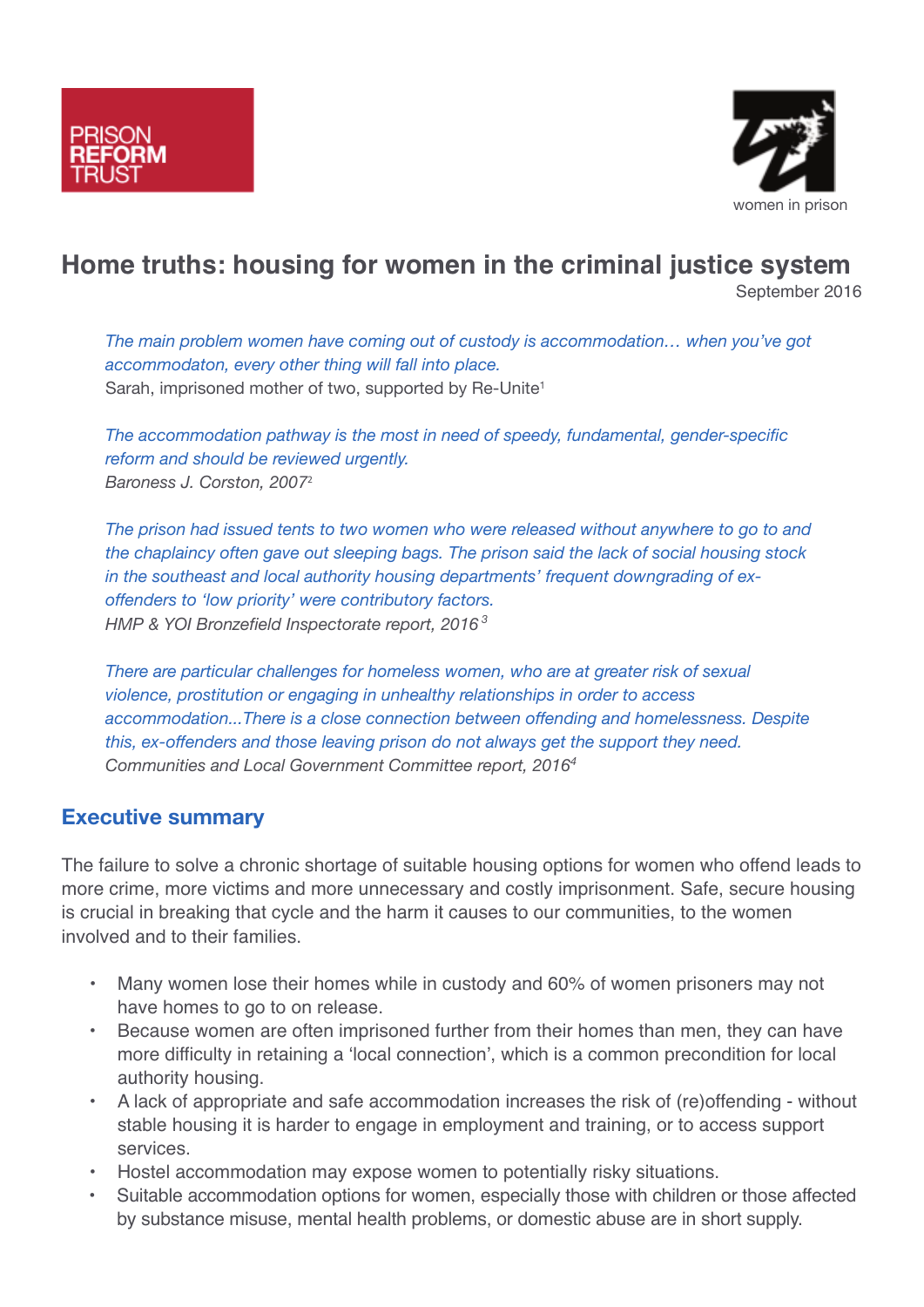- Black, Asian and Minority Ethnic women are overrepresented in prison and face additional barriers to housing.
- There is a lack of clarity and consistency about responsibility for the housing of women offenders.
- Women in prison need more timely advice about their housing options and support to sustain tenancies or apply for housing.
- Communication, cooperation and joined up working between prison authorities, probation services, housing providers, and local authorities needs to be urgently improved.

## **Introduction and purpose of this briefing**

Ensuring appropriate accommodation for people who offend is the foundation for successful rehabilitation, resettlement and risk management. It can provide the anchor for a previously chaotic life and act as a springboard for other crucial steps – such as getting and keeping a job, and accessing health care or drug treatment. 5

Accommodation is one of the 'nine pathways ' recognised by the National Offender Management Service (NOMS) as key to reducing reoffending for women (see Annex A), and identified by people who offend as second only to employment in improving their chances of resettlement and reducing reoffending. Yet women in trouble with the law may find themselves declared intentionally homeless, deemed ineligible for housing, or cut off Housing Benefit and evicted for rent arrears. Without a home, it is that much harder to care for children, get a job or training placement, register with a GP and access health care, or arrange benefits.

A lack of suitable housing can be a driver to offending itself. A homeless woman may commit a crime out of desperation to have a roof over her head, albeit in a police or prison cell. Women in unsuitable accommodation may offend to obtain essential items of furniture, clothing, or food, often for their children. <sup>6</sup> Access to safe, affordable accommodation was identified as a top priority for successful resettlement at a Prison Reform Trust roundtable with women in HMP Holloway. As one woman said, "Without it you don't have a chance."7

The shortage of suitable accommodation for women, and the importance of addressing women's housing needs, was emphasised in the *Transforming Lives* report based on action research by Soroptimist clubs in the UK. 8

## **Recommendations from Transforming Lives report:**

- Local authorities and housing associations should give housing priority to women with vulnerabilities that put them at risk of offending – including women affected by abusive relationships, drug or alcohol problems, or poor mental health.
- Local strategies to reduce women's offending and imprisonment should take account of women's housing needs, including the needs of those with dependent children and the consequences for children of lack of stable, secure homes, drawing on data identified in local Joint Strategy Needs Assessments.
- The time limit for eligibility for Housing Benefit for sentenced prisoners should be extended from 13 weeks to 6 months to prevent short-sentenced women from losing their home.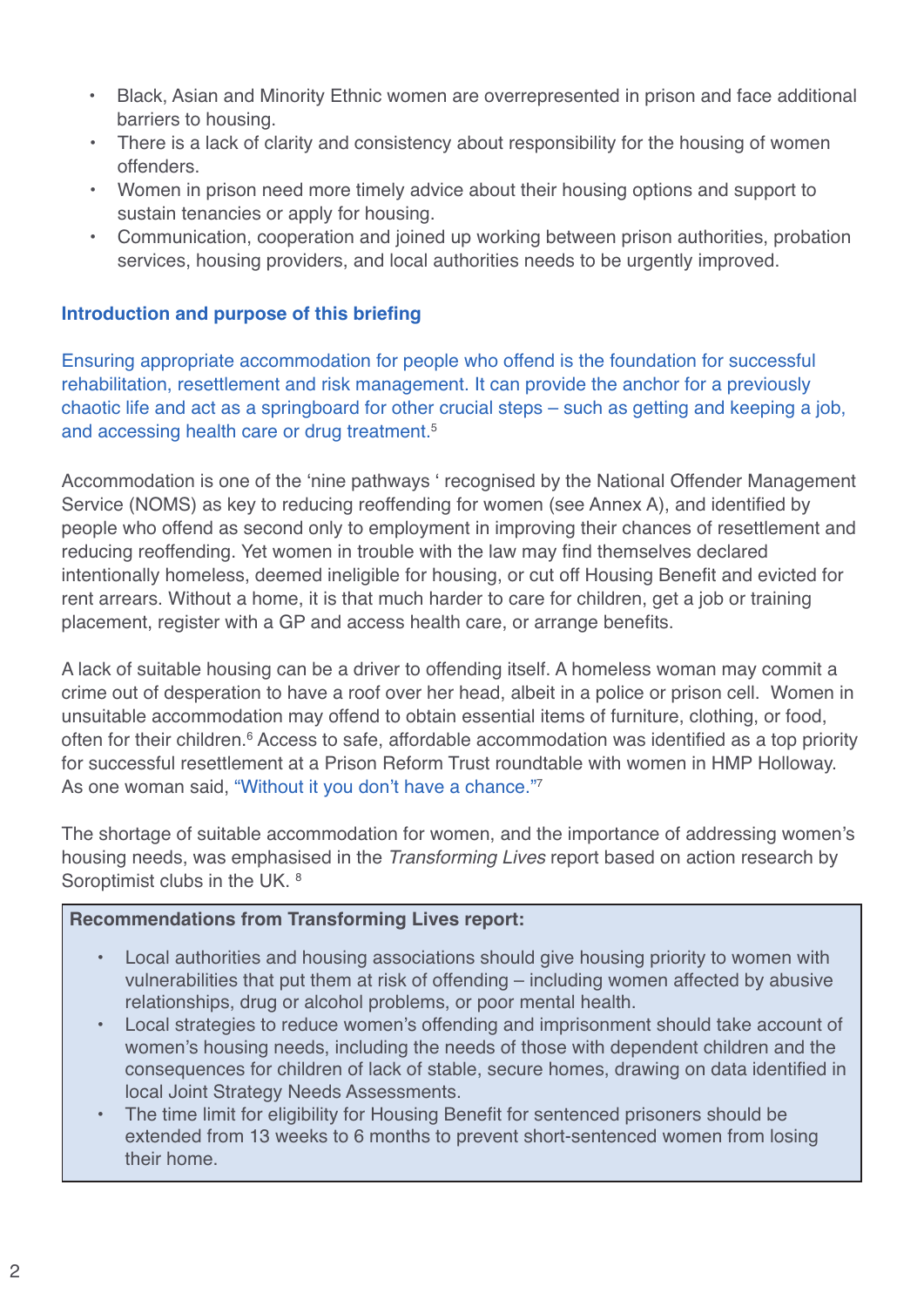This briefing builds on these recommendations and sets out to:

- Present the evidence on the unmet housing needs of women in contact with the criminal justice system.
- Highlight the link between addressing these housing needs and reducing reoffending.
- Identify the barriers that women often face in finding and maintaining stable accommodation.
- Provide examples of good and promising practice.
- Make recommendations for action at the local and national level.

The statutory and policy frameworks differ in England, Wales, Scotland, and Northern Ireland but, as the problems are similar across the UK, the briefing takes a thematic approach.

#### **Key Facts**

- In England and Wales, women are imprisoned on average 64 miles away from home and in 2010 more than 17,000 children were separated from their mothers by imprisonment.
- Of the 8, 818 women received into prison in England and Wales in 2015, 45% entered on remand, and most of these did not go on to receive a custodial sentence on conviction. Women are more likely than men to be on remand.
- Most women (80% in England and Wales) entering prison under an immediate custodial sentence are on sentences of less than 12 months, and 61% are in for 6 months or less (76% for women in Scotland).
- 19% of the women's prison population are from Black, Asian and Minority Ethnic backgrounds, compared to 14% of the general women's population. Black British women made up 10% of the women's prison population compared to only 3% of all the overall women's population.
- 31% of women prisoners spent time in care as children, compared with 24% of men.
- 60% of women prisoners do not have homes to go to on release.
- Lack of housing affects employment and employment outcomes for women following short prison sentences are three times worse than for men. Fewer than 1 in 10 women have a job to go to on release.

For a comprehensive briefing on factors affecting women's offending and imprisonment see Why Focus on Women's Imprisonment at www.prisonreformtrust.org.uk/women; See also: Ministry of Justice (2008), PSO 4800: Women Prisoners.

## **Why housing matters**

There are a lot of women with the same problem. Housing is a big worry - it would be good if we had somewhere to go. My children never had a settled life. I went to see housing right after the court case and I hope to get a move. Woman interviewed for evaluation of Scotland's Rough Sleepers Initiative.<sup>9</sup>

Housing is a basic human need. A home can provide a secure base from which to establish ourselves in society, enabling us to be rooted in our community and address other personal, family and social needs. A lack of housing can jeopardise a person's physical health and emotional wellbeing, as well as reducing opportunities for education and employment and participation in public life.

Research suggests that people who commit offences are likely to have a "volatile" housing history and 15% of prisoners were homeless before entering custody, compared to 4% of the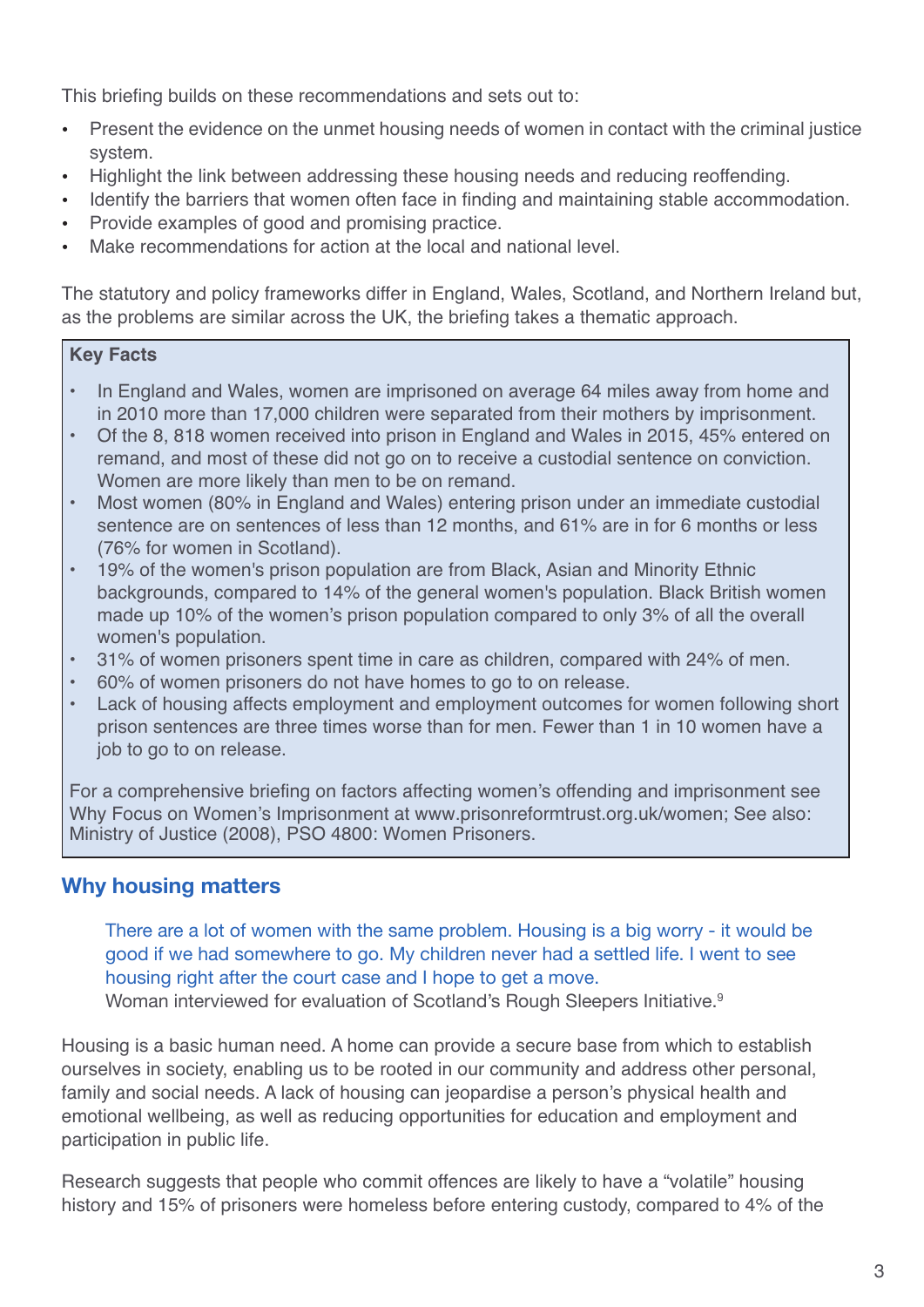general population. <sup>10</sup> They have often lived in temporary accommodation and hostels or been homeless and are more likely to lack community links and connections. <sup>11</sup> St Mungo's noted in the *Rebuilding Shattered Lives* report that almost half (42%) of the homeless women they worked with had an offending history, and over a third (36%) had been to prison. <sup>12</sup> The same report also noted earlier research that found 19% of women in prison were not in permanent accommodation before entering prison, and 10% had been sleeping rough. 13

According to the Corston report, for women in the criminal justice system housing is "probably [their] most significant resettlement need". <sup>14</sup> In a Ministry of Justice survey in 2012, 37% of newly sentenced prisoners stated they would need help in finding a place to live on release, and most of these needed a lot of help.<sup>15</sup> The group surveyed was mixed and the level of need was similar for women and men interviewed. Other research shows that women are more likely than men to lose a tenancy when they enter prison,<sup>16</sup> making them particularly vulnerable and destabilising families. 17

Black, Asian and Minority Ethnic (BAME) women face similar barriers in accessing services to help with resettlement and rehabilitation on release from prison as other women, but they are further disadvantaged by racial discrimination, stigma, isolation, cultural differences and, for some, language barriers.<sup>18</sup> The Lammy review of BAME individuals in the criminal justice system is due to report in spring 2017<sup>19</sup> with recommendations for ensuring equality in criminal justice agencies' responses.

#### **Debbie's story from Tomorrow's Women Glasgow, Scotland**

Debbie has a history of drug and alcohol misuse and has been in and out of prison. Following several months in a psychiatric hospital, Debbie was under pressure to return to her previous tenancy despite receiving threats of violence from a local gang member. The Tomorrow's Women Glasgow (TWG) housing advisor approached another Housing Association to arrange a transfer to an area where Debbie had family support. The negotiation was difficult due to Debbie's fragile mental health and her history of offending, but TWG continued to facilitate meetings with all involved agencies. TWG evidenced that Debbie was well supported and would be more likely to sustain a tenancy in a safe area where she had family. Debbie moved into her new tenancy and has since thrived. With stable mental health, Debbie now has supervised visits with her child, attends regular TWG activities, and is not using alcohol or drugs. She has not committed any more offences.

## **Prevention of offending and reoffending**

*Women need somewhere nice and safe so that they don't reoffend. Women are passed from pillar to post and told, 'Try phoning this number'. Some of them don't even have a phone. No housing means no proper wash or anything; they spiral downwards. Woman at POPS' Farida Women's Centre, Manchester*

The correlation between homelessness and offending behaviour can become an ongoing cycle: spending time in prison increases the risk of homelessness, while a lack of stable accommodation increases the likelihood of offending and reoffending. <sup>20</sup> In one study almost half (46%) of homeless people surveyed said they had been in prison or a young offenders institution, and in another 60% of prisoners said that having a place to live would stop them reoffending.<sup>21</sup>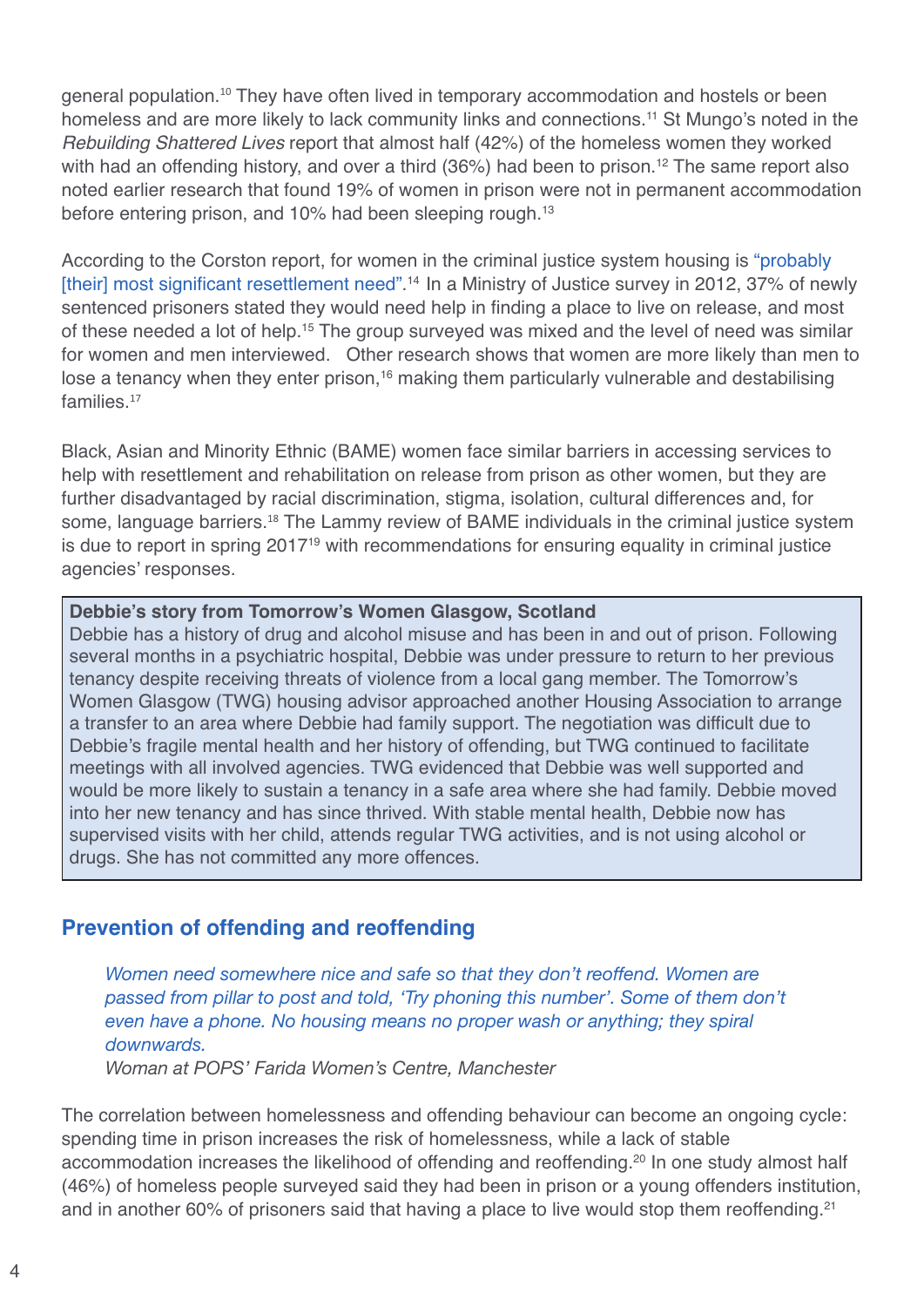In a report for the Scottish Government, most of those surveyed said they had committed offences directly or indirectly as a result of their housing circumstances, and many said they had done so to be returned to custody. <sup>22</sup> The Angiolini Commission on Women Offenders in Scotland recommended:

## Inter-agency protocols on prison discharge and homelessness be introduced across Scotland with the twin aims of sustaining tenancies when women are in custody and securing access to safe accommodation for every woman prisoner upon release.<sup>23</sup>

In Northern Ireland, O'Neill (2011) noted that accommodation problems, particularly homelessness, are frequently linked with offending. <sup>24</sup> She refers to research that found 36% of women prisoners in Northern Ireland did not know where they would live on release, 44% had had experience of living in a hostel, and 32% had been in care. <sup>25</sup> Women who return to unsuitable accommodation, for example with an abusive partner, or in a mixed hostel where they can be vulnerable to predatory men, or housed where there is easy access to drugs, may feel that committing another crime to return to prison is a safer option.

Reports on women's prisons by HM Inspectorate of Prison indicate that where prison staff are able to identify women's needs at an early stage, and have strong links with accommodation providers and other specialist services, women are more likely to be released into settled accommodation, increasing the likelihood of positive outcomes. 26

## **Prison as a last resort**

*We are aware of a woman who had been imprisoned for theft, subsequently released homeless, was recalled for breach of Anti-Social Behaviour Order for sleeping in a park and then later released homeless again. Our prisons are being used in place of social housing, it can't go on. Support Worker, Women in Prison*

The law requires that prison should only be imposed when a lesser sanction cannot be justified. It also requires that where someone is a primary carer the impacts on children should be taken into account in sentencing. Only 5% of children with a mother in prison are able to stay in their own home.<sup>27</sup> Women may have been coerced into offending by an abusive partner<sup>28</sup> or may have committed a crime to support another person's addiction. <sup>29</sup> An individual should not be remanded or sentenced to custody because she lacks housing. Sentencers need to consider the possibility that imprisoning a woman may lead to loss of housing and a cycle of reoffending, and conversely not imprison a woman because she is homeless or of 'no fixed abode'. Pre-sentence reports need to contain sufficient information to enable courts to make appropriate decisions.

## **Anawim Women's Centre in Birmingham, England**

Anawim has secured funding to construct purpose-built accommodation for up to six women who are leaving prison. Prison in-reach and street out-reach teams will be situated within the same building alongside a crèche and money advice service, and women have access to Anawim's range of support services. The hope is that this facility will be used as an alternative to custody in appropriate cases.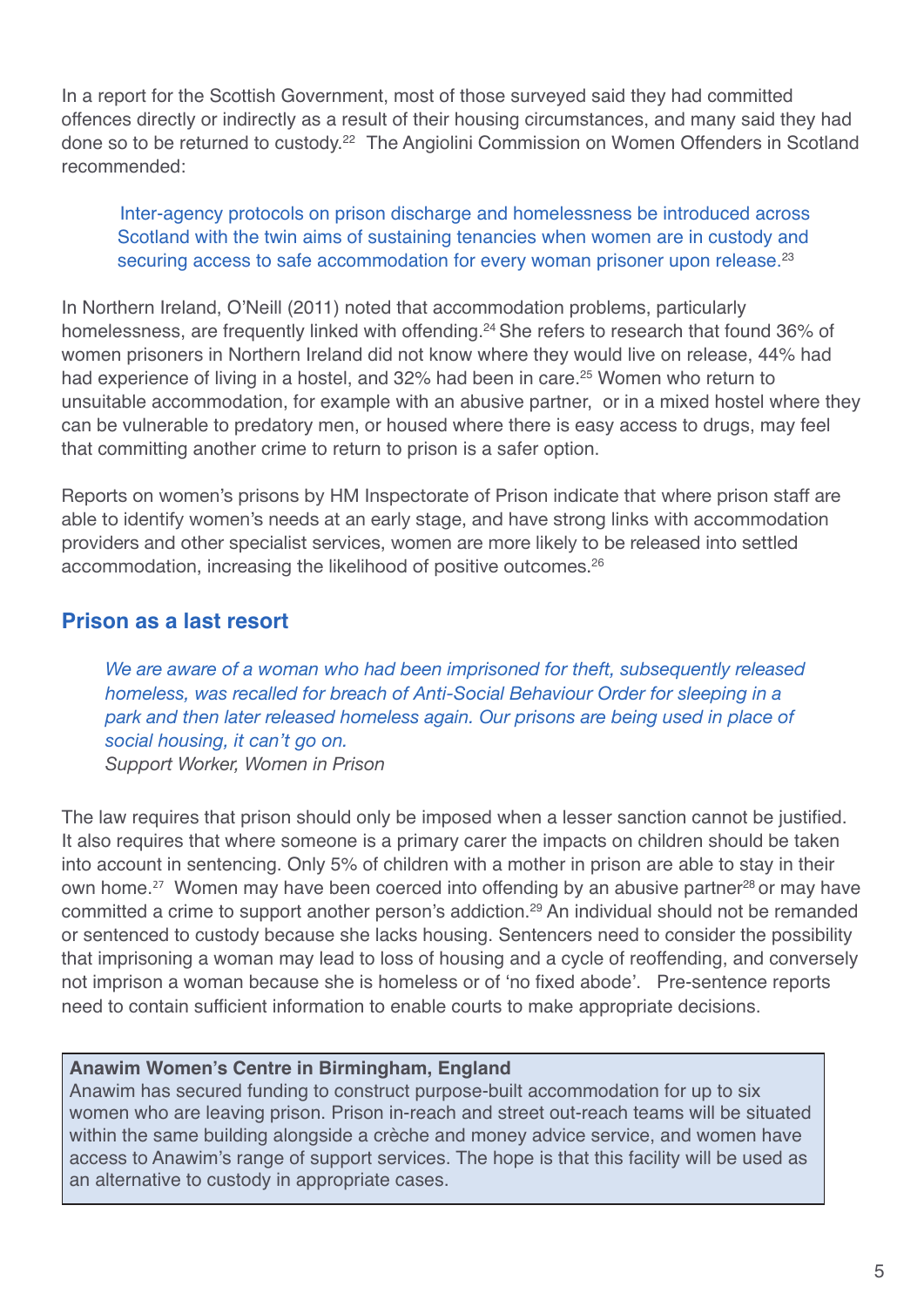## **The impact of being held on remand**

*We are looking to work with the judiciary to ensure that it realises that remanding people is not the best or kindest thing to do...we need to make it clear that other facilities will be available and that judges do not have to resort to remand and all the medication, addiction, housing and other issues that follow... 30*

Women without secure housing, or of 'no fixed abode', may be refused bail and remanded in custody as a result.<sup>31</sup> Nearly half of women entering custody do so on remand, and the majority of them do not go on to receive a custodial sentence. <sup>32</sup> Women on remand spend an average of four to six weeks in prison<sup>33</sup>, which can jeopardise their accommodation through rent arrears, for example, and have a devastating impact on their children.

## **The impact of short sentences**

*The majority of women receiving custodial sentences are subject to short sentences of six months or less, which is long enough to lose accommodation but often too short to gain another home.* National Offender Management Service <sup>34</sup>

Most women entering prison serve very short sentences, in England and Wales 61% of sentenced women entering prison were serving six months or less, and in Scotland it was 76%<sup>35,36</sup>. Research by Shelter confirms that this significantly exacerbates housing problems. <sup>37</sup> While remand prisoners lose their Housing Benefit after 52 weeks, for sentenced prisoners it is 13 weeks. <sup>38</sup> Women serving short sentences rarely have access to the support provided to those serving longer sentences, making it hard to resolve housing problems and sustain tenancies. Housing related services can help improve housing outcomes for those who serve short sentences<sup>39</sup>, but research has shown that many prisoners do not know of the existence of such services and, of those that do, very few actually access this support. 40

## **The role of local authorities**\*

6

*You need to be really really really high priority to get anything. They [local authority and housing agencies] put barriers up all the time. They want to know all the risks. Women who are homeless are not even offered anything unless they meet all the criteria. If there's violence, any anti-social behaviour on their record, it's almost impossible – we hit barriers all the time. Oldham Probation Officer, June 2016*

Local authorities in England, and the Housing Executive in Northern Ireland, have a duty to provide accommodation to homeless applicants in priority need. What is considered 'priority', however, is open to interpretation and varies greatly; in some areas, people with convictions are seen as priority need, whilst in other parts of the country, they are regarded as 'intentionally homeless.' <sup>41</sup> Some Local Authorities may even differentiate between crimes when determining 'intentional homelessness'. Scotland abolished the priority need test in 2012, and all councils now have to provide accommodation to anyone who is unintentionally homeless; individual councils must be satisfied that applicants meet this criteria. <sup>42</sup> The *[Housing](http://www.legislation.gov.uk/anaw/2014/7/pdfs/anaw_20140007_en.pdf) (Wales) Act [2014](http://www.legislation.gov.uk/anaw/2014/7/pdfs/anaw_20140007_en.pdf)* places local authorities under a legal duty to help find accommodation for everyone who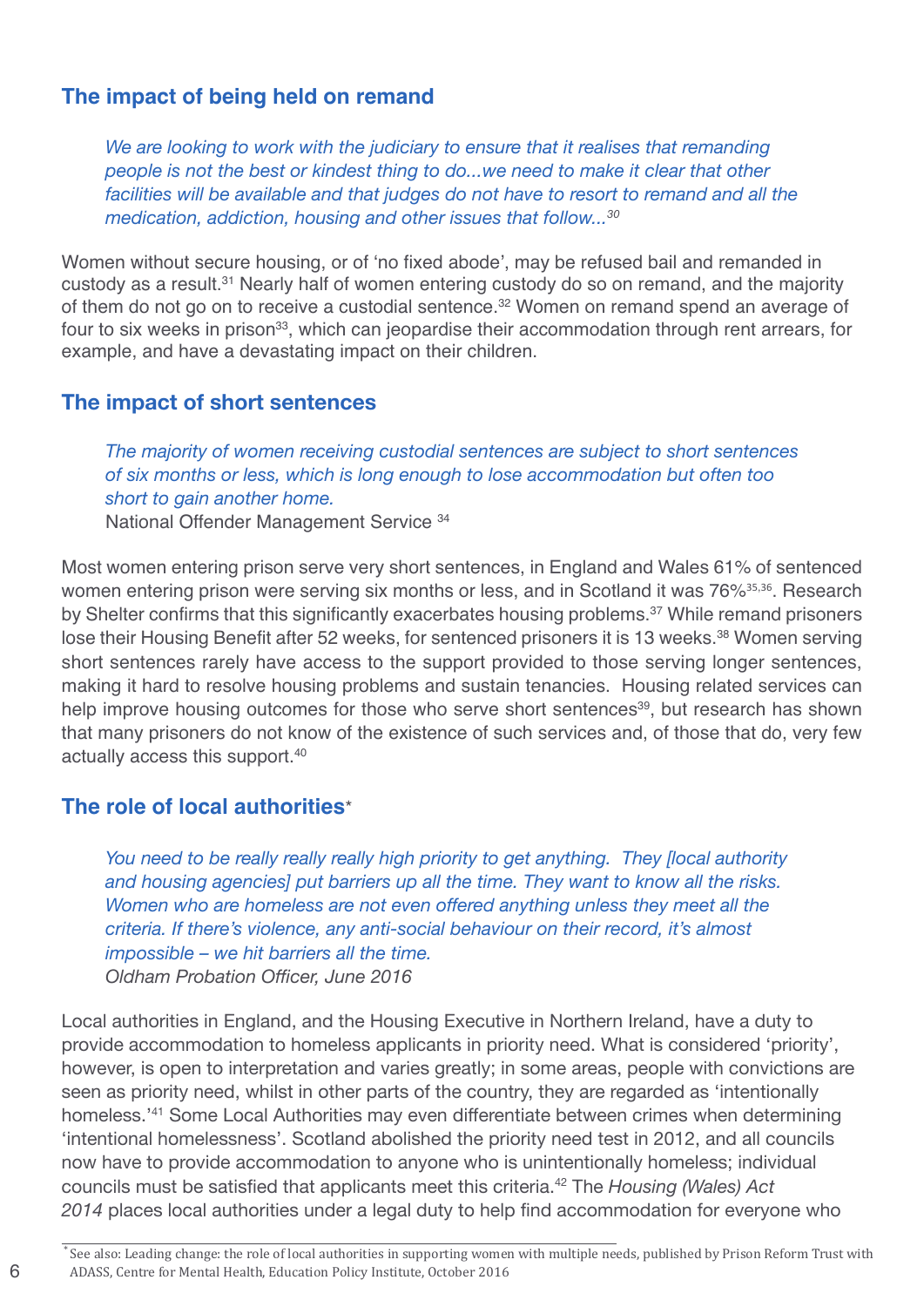seeks assistance. This is reducing homelessness across Wales, however concern has been expressed that because released prisoners no longer have specific priority, there may be confusion about whether local authorities have a duty to house them. 43

**Women in Prison (WiP)** works with some women who are subject to the Integrated Offender Management (IOM) schemes in their local authorities. This is a coordinated effort by multiple agencies to tackle persistent offending through joined-up working. An individual subject to IOM is allocated a probation officer, a police officer, a housing officer, and often a key worker from a voluntary sector organisation. There is recognition that housing is a pre-requisite for breaking the cycle of offending but having an IOM Housing officer does not guarantee housing provision. WiP has experienced many instances of IOM clients not being housed. This makes reoffending more likely, either with the direct intention of going back to prison to avoid homelessness or as a result of the severe difficulties a woman finds herself in through homelessness.

Women are often imprisoned far from their local community, making it harder to liaise with relevant housing organisations and meet eligibility criteria. This is a particular problem for Welsh women, as they are held in prisons in England, and staff may not be familiar with Welsh legislation or be in touch with services in Wales.<sup>44</sup> Homelessness applications can only be made in an area where the applicant has a local connection, and being in prison in a certain location does not qualify someone for housing in that area. Women's prisons have to deal with a particularly large number and spread of local authorities and often inconsistent policies.

Women who are accepted as eligible for local authority housing may be offered accommodation outside their existing community due to housing shortages. In some cases, this can involve being sent a considerable distance. While this may work for some women, especially those fleeing domestic violence or wanting to make a fresh start away from destructive influences and networks, they face significant challenges establishing themselves without the support of family, friends, and any service providers they may have linked in with. Turning down such offers can mean that a local authority has discharged its duty to the applicant. For women with strong ties in their local community (e.g. jobs or volunteer placements, childcare commitments or support networks), being relocated to a new area is a high price to pay for housing.

**Unlock** has a designated page on its website about offenders' rights to housing and specifically how to apply for local authority housing: www.hub.unlock.org.uk/knowledgebase/applying-council-housing

Women who are not housed appropriately by their local authority face a lengthy and complex appeals process, and by the time a decision is made, many will have disengaged with support services, some having gone back to prison. The lack of clarity about responsibility for ensuring that women have satisfactory accommodation on release from prison has been a long-running problem. <sup>45</sup> One prison recently noted that agencies and hostels previously accepting referrals from women in custody now require women to approach local authorities themselves following release.<sup>46</sup> This puts women at much greater risk of homelessness. In some areas, finding housing itself may not be the problem, but the housing provided must be suitable for women with multiple needs and often must be available at short notice. 47

A transparent, coordinated approach, and greater cooperation and information sharing between local authorities, prisons and other agencies, would improve women's resettlement prospects.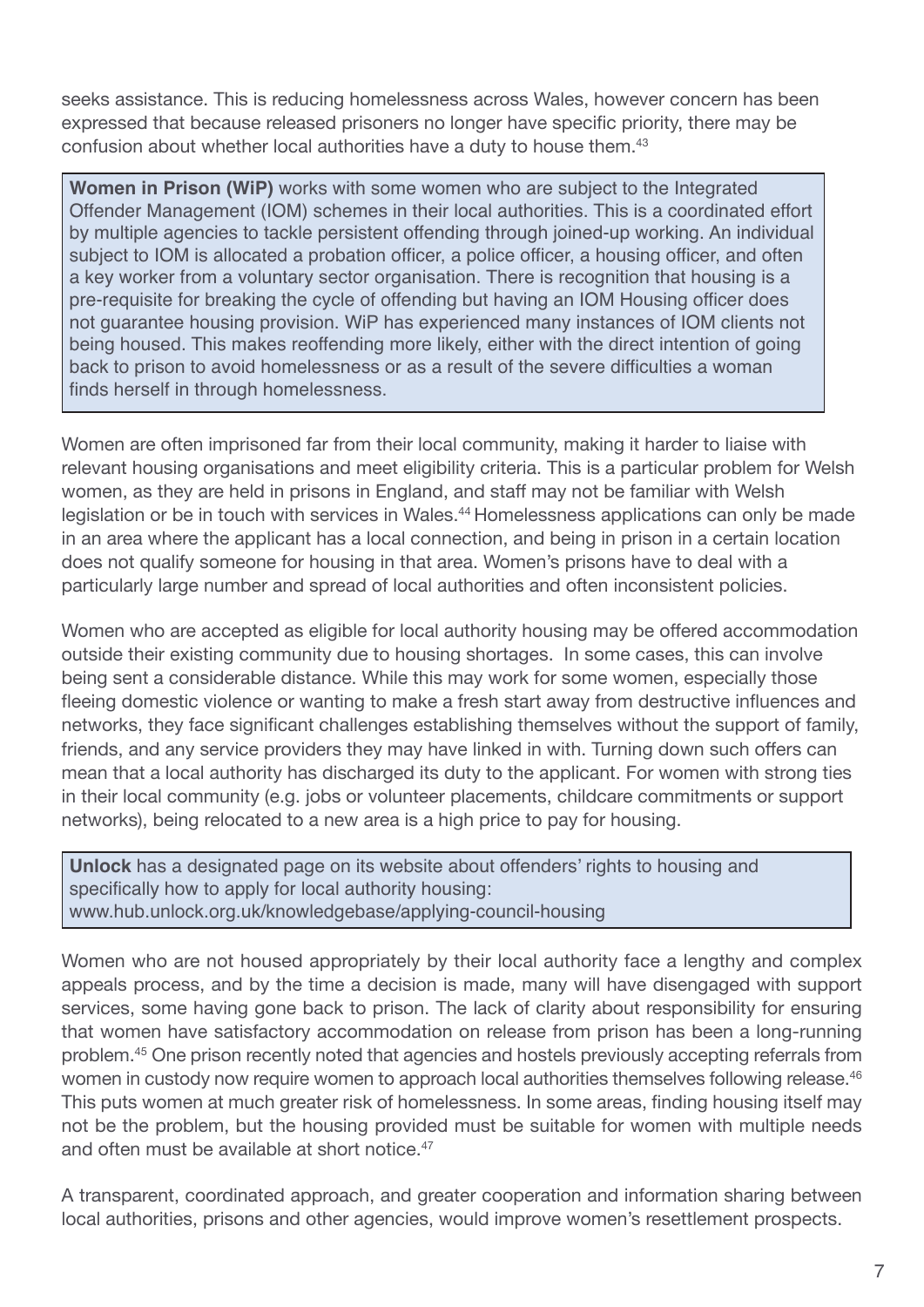#### **Support to retain tenancies**

*If women have arrears, they should advise them how to pay them back, not put them into rough areas where they will get in trouble again.... I need support and advice accommodation in a good area - not lots of drugs.* 48

At a recent Prison Reform Trust roundtable with local authority representatives, the importance of helping women hold onto their tenancies was highlighted, and adequately funded debt advice organisations were seen as essential in supporting this. <sup>49</sup> It was also suggested that some women lose their tenancies due to the antisocial behaviour of others residing with them (e.g. vulnerable children), and that specialist support is crucial to enable women to remain housed whilst coping with these challenges. Research has demonstrated the cost effectiveness of partnership work to support individuals to retain their tenancies.<sup>50</sup>

#### **Barriers to housing**

Finding and sustaining accommodation can be a challenge for anyone leaving prison, but women prisoners face specific barriers and are therefore particularly vulnerable. This is emphasised in the Scottish Government's (Angiolini) Commission on Women Offenders (2012), the Corston Review for England and Wales (2007) and Northern Ireland's Reducing Offending Among Women strategy (2013-2016).<sup>51,52</sup>

#### **Lack of suitable accommodation**

*Housing Officers working for Local Authorities' Housing Departments are sometimes simply unable to provide the housing needed for applicants on a day-to-day basis. There is no doubt that national housing policy has to change in order to provide the social housing that is desperately needed in order for councils to carry out their duties.* Support Worker, Women in Prison

The lack of social housing across the UK affects the housing prospects of women leaving prison. The final HM Inspectorate report of HMP & YOI Holloway found that although women's accommodation needs were identified on arrival into the prison, and there were officers working to find appropriate housing for women on release, much of the accommodation available was in hostels, while some women were released without an address.<sup>53</sup> While in-prison housing support should be an integral part of a woman's resettlement, it is often last-minute, and some women are unsure on the morning of their release if they have accommodation for that evening. Furthermore, practical issues such as the lack of internet provision in prisons, and limited access to phones, can complicate arrangements.

*Workers strove to find accommodation, although due to the lack of affordable social housing, particularly for the majority of women being released in London, much accommodation continued to be in hostels. Different local authority practices also affected the support available, for example, one authority considered women prisoners to be 'intentionally homeless'. Prison Inspectorate report on HMP Holloway, 2016* <sup>54</sup>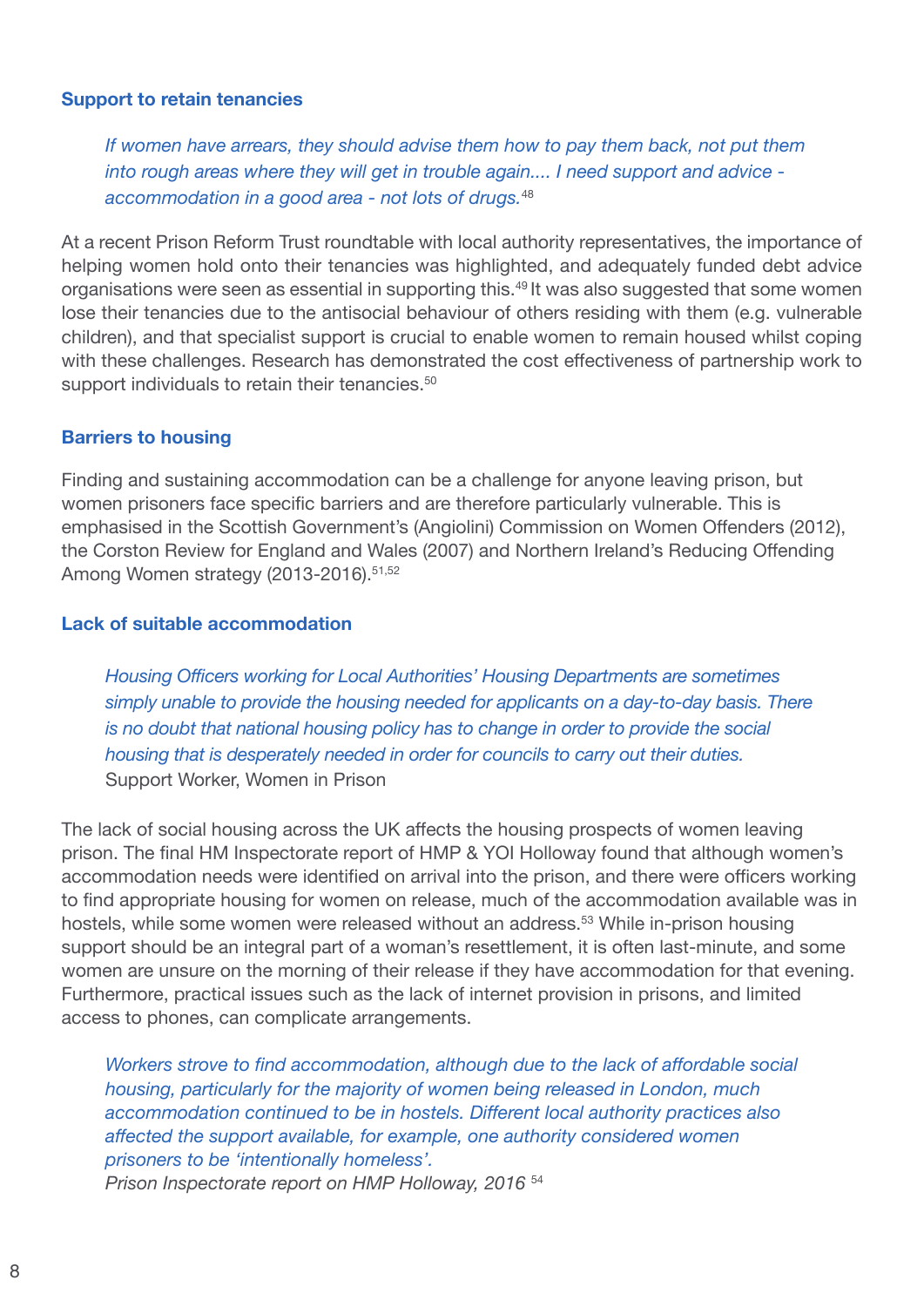Too often women on release end up in hostels that place them at risk of future offending behaviour, for example due to access to drugs: "A lot of women would rather sleep on the streets than go into a hostel".<sup>55</sup> Research for the Scottish Government found that much of the accommodation for women leaving custody was not fit for purpose, and where there are suitable options, places are scarce. The Women in Criminal Justice in Scotland conference also noted that women are commonly released at weekends or during holiday periods, when it is harder to ensure support will be available.<sup>56</sup>

#### **Housing for Women – The Re-Connect Project, London**

The Re-Connect project will provide a refuge for women leaving prison with multiple and complex needs, including mental health, substance and alcohol misuse, and safety from domestic abuse. Supported by the Big Lottery Fund, the project will provide a home for up to five women in London over a six month period, giving them accommodation and intensive practical and emotional support with the aim to improve their self-confidence and health, reduce reoffending, and bridge the gap to independent living. Women will be referred to Re-Connect by prisons near London (HMP Bronzefield and HMP Downview) through their resettlement teams. The project has a strong person-centred focus, and will support a woman with a wide range of presenting issues in her life both practically and emotionally. This intensive specialist service will offer a period of stability from which to progress to independent living.

Available hostels are often occupied by men who have committed more serious crimes and are not appropriate for vulnerable women leaving prison.<sup>57</sup> With a scarcity of social housing and limited places in hostels, the pressures on local authorities, councils, and housing providers are considerable.

## **Mary's story from Gibran, Wales**

When Mary presented as homeless on the day of her release, the Housing Association had no information about her, despite the fact that a referral had already been made (under the Housing (Wales) Act 2014 someone being released with no fixed abode can be referred to Housing 56 days prior to release). Gibran supported Mary with a new application, but Housing placed her in a B&B and she only managed a few days. Gibran assisted Mary further to find private rental accommodation in Cardiff and supported her in applying for a Budgeting Loan to pay for the rental bond on the tenancy. Gibran also helped Mary access a range of benefits, including Housing Benefit and Employment Support Allowance, and provided food vouchers and a clothing grant while she awaited benefit payments. Now that Mary is in settled accommodation, Gibran is supporting her to register with her local GP so she can receive ongoing support for her mental health.

Most women in the criminal justice system are considered 'low-risk offenders'. In England and Wales this means that Community Rehabilitation Companies (CRCs) are responsible for their resettlement (rather than the National Probation Service) and they commission other organisations to find suitable accommodation. Targets are given to these support organisations to provide housing, but in many cases housing is simply not available for women.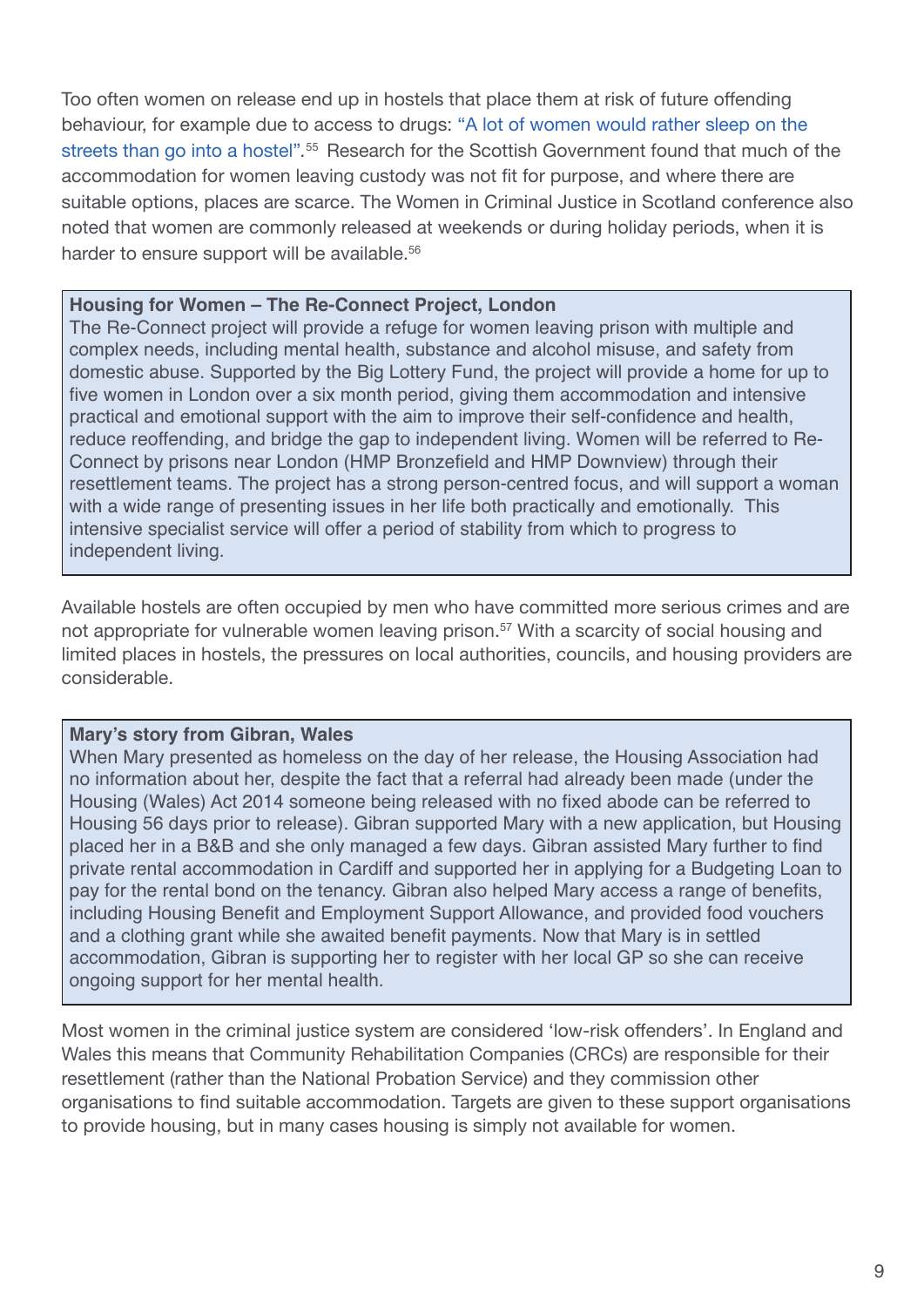#### **Emergency accommodation**

Many local authorities struggle to provide long-term, stable housing for those in need, and this leads to increased pressures on temporary and emergency accommodation. As people are forced to stay longer in temporary accommodation, those in desperate need of emergency housing are being turned away.

Low quality housing is a further concern. Women in emergency accommodation can feel helpless and may be reluctant to ask for repairs to be carried out for fear of being evicted. Support workers describe poor levels of cleanliness and facilities for the "lucky" few who are allocated accommodation. <sup>58</sup> Those who turn down an offer because it is sub-standard risk being labelled 'intentionally homeless' which disqualifies them from future local authority support.

*After 6 weeks I managed to get a place, hats off to probation, they really pulled out the* stops for me, but I put the key in the door and it was a shell. No carpets, no cooker, no *beds, nowhere to sit… and I was thinking, oh my god, what am I going to do? I broke down. I went to stay with my auntie for 2 days while I made money just for the bare essentials... In a way, that's why I committed… I'm not saying that's an excuse but in a way that's why I started to commit crime again so soon. To furnish my flat.* Jane, imprisoned mother of 5 children aged between 5 and 15 years old

## **Bail Accommodation and Support Service (BASS)**

*We need more female bail hostels; in Luton there was one male one but none for women so it was more of a struggle to find accommodation on release.* From St Mungo's, Rebuilding Shattered Lives report (2014)<sup>59</sup>

Bail Accommodation and Support Service (BASS) can be offered to individuals who are on bail or eligible for release on Home Detention Curfew (HDC) but who do not have an address, or need additional support. Currently commissioned by the Ministry of Justice from Stonham Homegroup, BASS accommodation offers supervision, a structured regime, and has a curfew.<sup>60</sup> Some properties are for single occupancy, others for parents who can be reunited with dependent children, and support is provided to move people on to stable housing. BASS has limited spaces for women, and occupancy levels are not published; there are concerns that the service has been under-used in some areas, despite unmet need for bail accommodation in particular.

## **Approved Premises (APs)**

Approved Premises (APs) are residential units that normally house medium to high-risk offenders who are subject to restrictions and curfews, a breach of which can result in recall to prison. All APs are single-sex, with 94 for men, but only 6 for women of which none are in Wales or London. APs are only available as an option to women who are under Multi-Agency Public Protection Arrangements (MAPPA), although this does not in itself guarantee a place, as spaces are limited. The lack of AP provision for women means they can be placed far from home, making their resettlement into the community much harder. The Justice Committee recommended more small Approved Premises across the UK for women deemed medium to high-risk, so that they can receive safe, secure and supervised accommodation. 61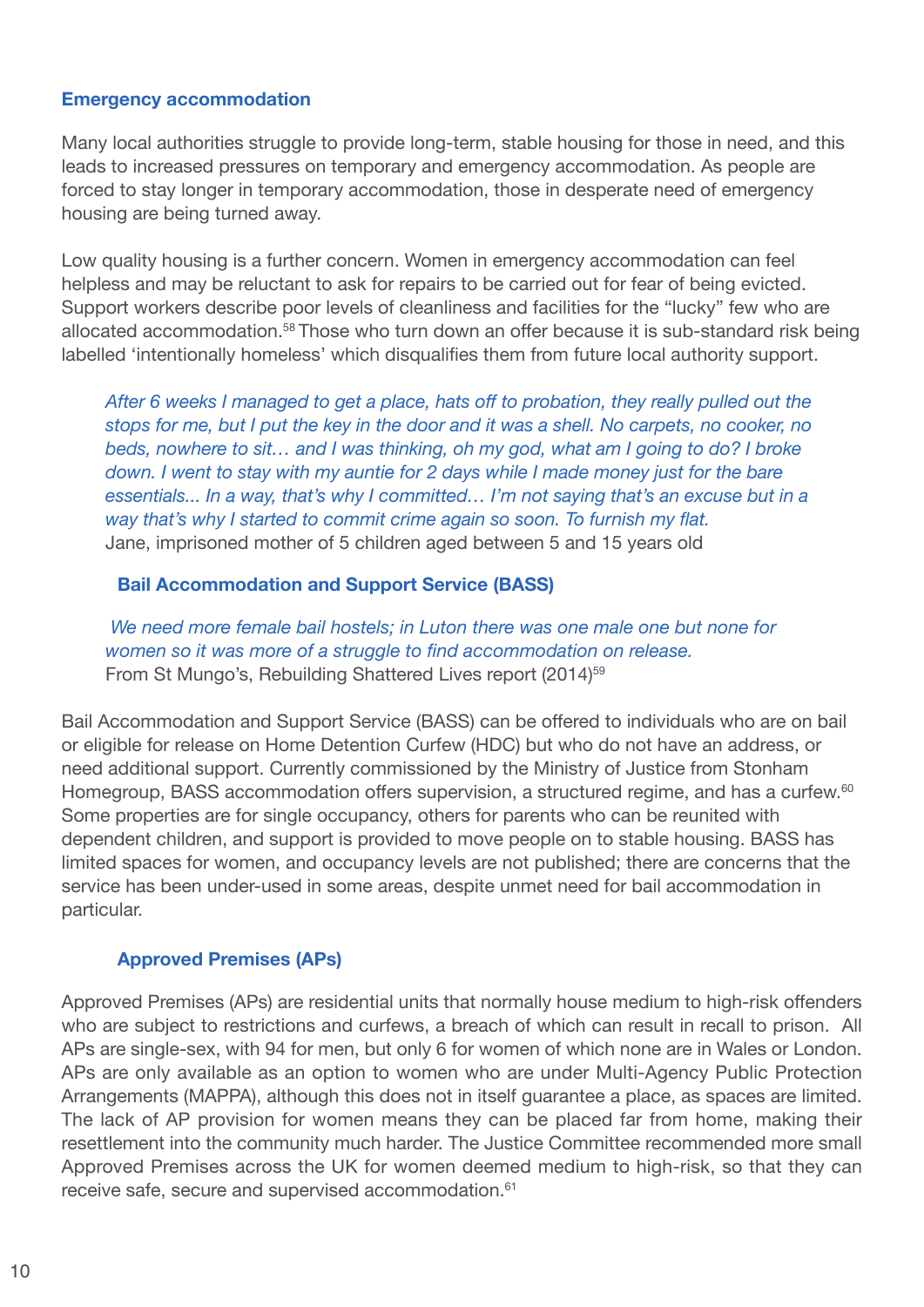#### **Recommendation from Transforming Lives report:**

A national review of Approved Premises for women should be undertaken urgently, with ringfenced funding made available to plug the gaps identified.

## **Affordable housing**

## *I can't get a flat without a reference. The council will give me half the bond but I've been declared bankrupt so I can't get a loan. I can't claim benefits because I don't have an address. I'm trapped.*

Service User, the Women's Community Project, Cambridge Centre<sup>62</sup>

Finding affordable private rental accommodation is a challenge for many, but it is almost impossible for women leaving prison. The cost of private rental housing can be a major barrier for women, particularly if they are unemployed or in low-paid work and/or dependent on benefits. Women leaving prison may lack references from previous landlords and the money for up-front costs, including estate agent fees, reference checking, first month's rent and deposit. Some local authorities, housing associations, and charities have Discretionary Housing Payment (DHP) schemes to assist with payment of deposits. However, the availability of these schemes is varied and limited, and landlords will not always accept this method of payment. If DHP is available, it is provided after the property has been identified, and delays in payment can result in losing the property. Organisations such as My Space Housing Solutions<sup>63</sup> which act on behalf of prisoners on release, taking on the tenancy in the name of the charity, and offering ongoing support, can be a lifeline.

Affordable accommodation may become even scarcer, according to homelessness charity Shelter, as the Housing and Planning Bill (2015-2016) contains proposals that could result in a loss of around 180,000 low-rent homes.<sup>64</sup> Furthermore, secure tenancies are to be phased out and replaced with 2-5 year fixed-term tenancies. This reduction in security of tenure has particular implications for women with children and those at risk of domestic abuse.

## **Complexities of the benefits system**

Local housing officials may not always understand that sentences are often completed in the community. A prisoner sentenced to six months will likely be out in three by which time they may have lost their Housing Benefit and therefore accommodation. Since April 2016, Housing Benefit claims can only be backdated for a maximum of one month, regardless of circumstances, rather than the six months previously allowed.

Since 2012, under-35s are only eligible to receive a 'shared accommodation rate'. Landlords need the approval of existing tenants which can pose problems for women leaving prison. The rate does not apply to people over 25 who have lived in homeless hostels for three months or more; in cases where there are accepted rehabilitation or support services to help settle back into the community; or when someone has left prison and their housing has been arranged under the Multi-Agency Public Protection Arrangement (MAPPA).

The Under-Occupancy Charge<sup>\*</sup> reduces Housing Benefit by 14% if a person has one spare bedroom and by 25% if they have two or more spare bedrooms. <sup>65</sup> Imprisoned women may lose

<sup>\*</sup> Commonly known as the Bedroom Tax, introduced by the *Welfare Reform Act 2012*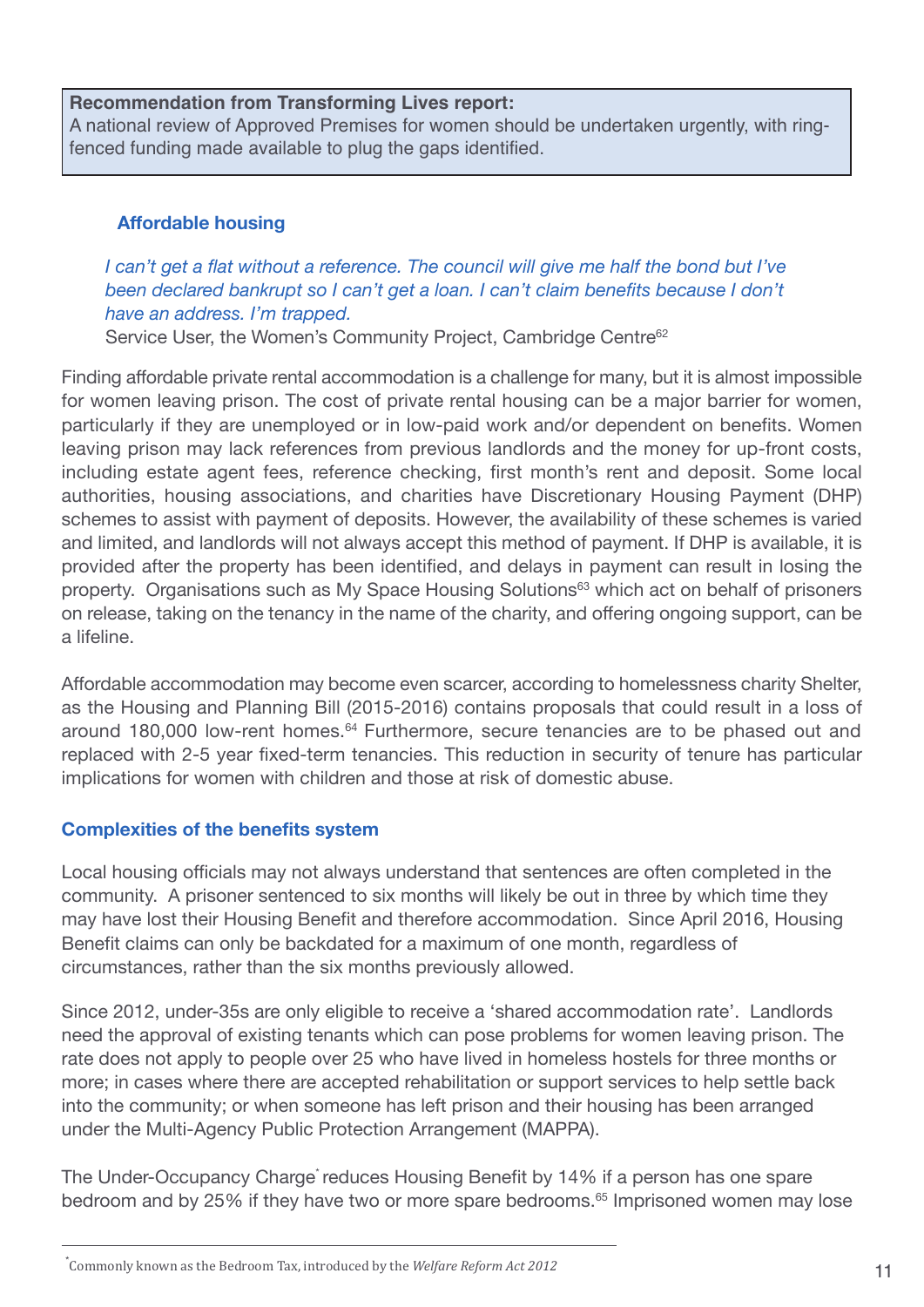custody of their children and then be liable to pay for a spare bedroom. A person is not allowed to downsize until they have paid any rent arrears. Alternative accommodation is rarely available, and even if a woman is re-housed, there is the further cost of moving and furnishing her new home. Local authorities in Scotland, England, and Wales are able to mitigate the bedroom tax through Discretionary Housing Payments (DHPs), but as this is at the discretion of individual authorities, its availability can be a 'postcode lottery'. 66

A Prison Reform Trust briefing on the links between debt and women's offending noted concerns about the Under-Occupancy Charge expressed at a roundtable event at Anawim women's centre in Birmingham.<sup>67</sup> Women's service providers said the so-called 'bedroom tax' can put pressure on women to get lodgers, putting them in potentially dangerous situations. In addition, women who have experienced domestic violence, and have been forced to move from one refuge to another, often have their benefits suspended.

Universal Credit, already in place in some areas, combines certain benefits (including Housing Benefit, Child Tax Credit and Income Support), and is due to be rolled out across the UK from 2017. There is some concern that this will disadvantage people in prison; as yet no arrangements are in place to support prisoners' access to Universal Credit.<sup>68</sup>

Access to welfare benefits, advice and support for women returning to the community needs to be improved.<sup>69</sup> Even basic information when someone enters or leaves prison about what they may be entitled to, and when their next payment is due, would help. Practical barriers, such as proof of ID, should also be addressed.

### **Women with particular needs**

Section 10 of the *Offender Rehabilitation Act 2014* requires that the particular needs of women in the criminal justice system are identified and addressed. St Mungo's *Rebuilding Shattered Lives* report (2014) found that the complexity of women's needs, often rooted in a history of violence and abuse, frequently stemming from childhood, is not generally understood by mainstream services. <sup>70</sup> Trauma and abuse can lead to substance misuse and/or involvement in prostitution which in turn can lead to offending to fund addiction or for survival.

#### **Grace House, Foundation66**

A women-only residential service which provides drug and alcohol support for women with substance misuse problems and complex needs, including domestic violence, offending behaviour, sexual exploitation, homelessness and eating disorders. Grace House is open to national multi-agency referrals.

Many women leaving prison are keen to stay away from people and areas that may draw them back into drug and alcohol misuse; the need for supported accommodation that provides a safe environment for women, and an understanding of their needs and the pressures on them, is paramount at least for transitional periods.

*In the hostel, I could not stay clean. There's hundred and odd people there, they're outside the hostel drinking, they're all sat over the wall facing the hostel. There's loads of them, they're all injecting, they're all drug users and I couldn't get away from it.* Margaret, quoted in Howard League for Penal Reform's What is Justice? working papers<sup>71</sup>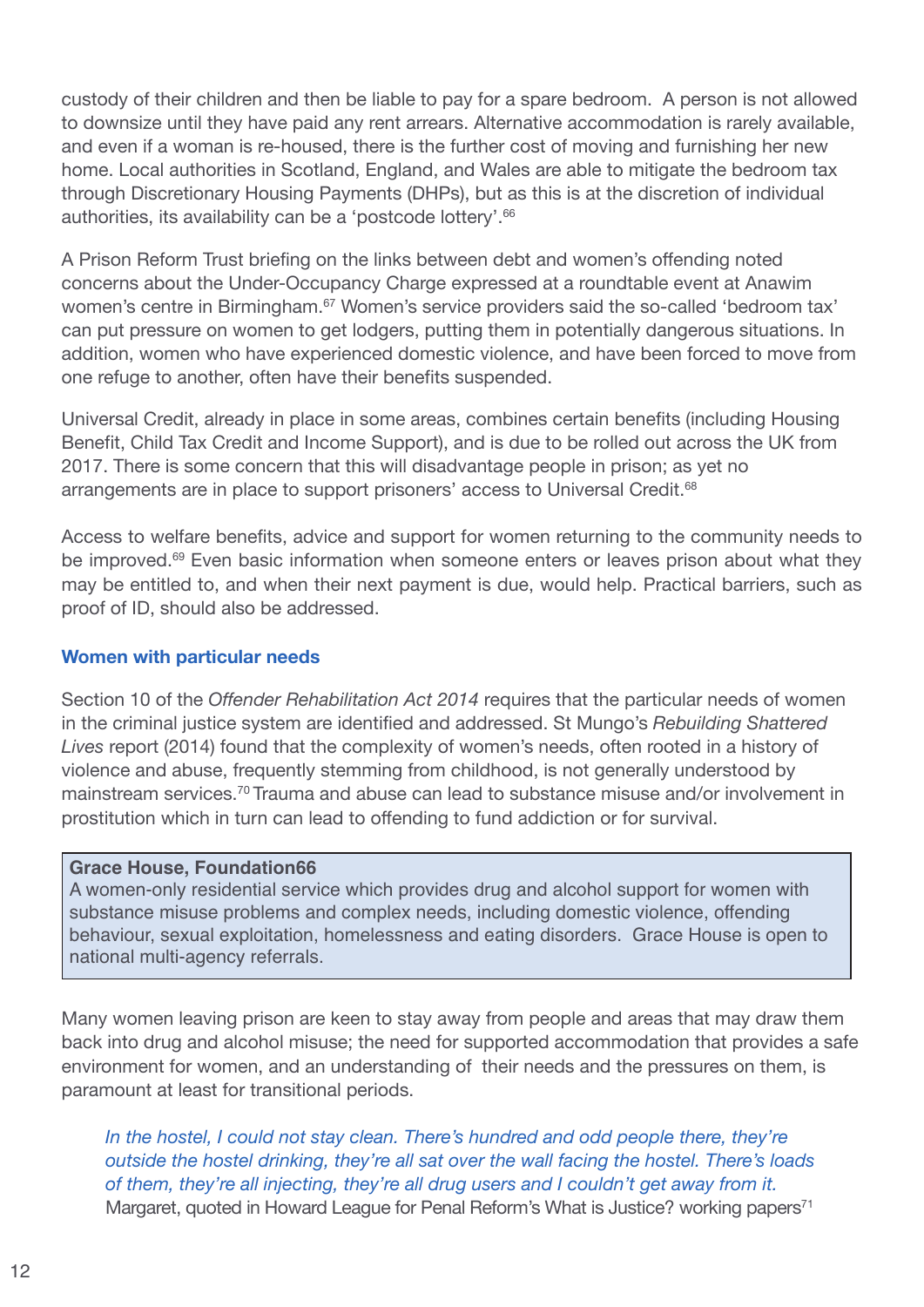#### **Rita's Story from Women in Prison, England**

Rita served a short sentence in prison. She has a history of mental health needs and has no contact with her family due to previous abuse. Shortly before her release, her accommodation plan broke down. Rita's mental health advocate liaised with services in Essex, but Rita was not deemed priority need. Rita then attended an appointment with a homelessness charity, but their hostel was full. Rita presented to the Local Authority to negotiate an emergency bed. The housing officer did not accept that she met the priority need criteria as she was not on medication for her mental health. Rita faced sleeping rough and told her support worker she had suicidal thoughts. Knowing Rita's history of suicide attempts, Rita's support worker asked her to speak to a community mental health coordinator. Rita was given an emergency assessment with a psychiatrist and was transferred as a volunteer patient to a psychiatric ward until her housing was resolved. Her support worker linked Rita with a specialist mental health charity and arranged ongoing support for her mental health.

#### **Women as mothers/care-givers**

*Well, my plan is in the future that I have a home, that I have my son back. Everything that I'm doing is for me and for my son, especially my son. Yes I did horrible things* and I need to make up with my son. I want to be a better mother: I want to make a *better home for my son.*

Quote from a mother in a St. Mungo's research report, 201372

A major study found that two-thirds of imprisoned women are mothers of children under the age of 18.<sup>73</sup> Women are far more likely than men to be the primary carer for their children and are less likely to have a partner at home caring for their children while they are in prison.<sup>74</sup> Only 5% of children with a mother in prison remain in the family home during her imprisonment.<sup>75</sup> Women who do not have care of their children are often assessed as single and not allocated housing suitable for a family, making it incredibly difficult to regain the care of children.<sup>76</sup> Prison Reform Trust's discussion paper *Sentencing of Mothers* (2015) highlights the damaging cycle that some women find themselves in: "When I got out of prison I was in a catch-22 … If your child doesn't live with you, you can't get accommodation, but you can't get your child back unless you've got accommodation<sup>"77</sup>

**The United Nations Rules for the Treatment of Women Prisoners and Non-custodial Measures for Women Offenders (known as the Bangkok Rules)** state that non-custodial sentences for pregnant women and women with dependent children should be utilised where possible and appropriate, and that the best interests of the child or children must be taken into account.

Appropriate housing is essential in enabling women to raise and care for their children in a safe, clean, and suitable environment, and providing it can save costs in the longer term. Anawim and Midland Heart Housing Association in Birmingham undertook a cost-benefits analysis of the support they provide to 13 women involved in offending, concluding that "if only two children are prevented from entering the social care system for one year, the monetary benefits are almost double the cost of the housing and support for all 13 women." Anawim recommends that local authority housing and other social housing providers need to review their current allocation policy to allow women to be reunited with their children.<sup>78</sup>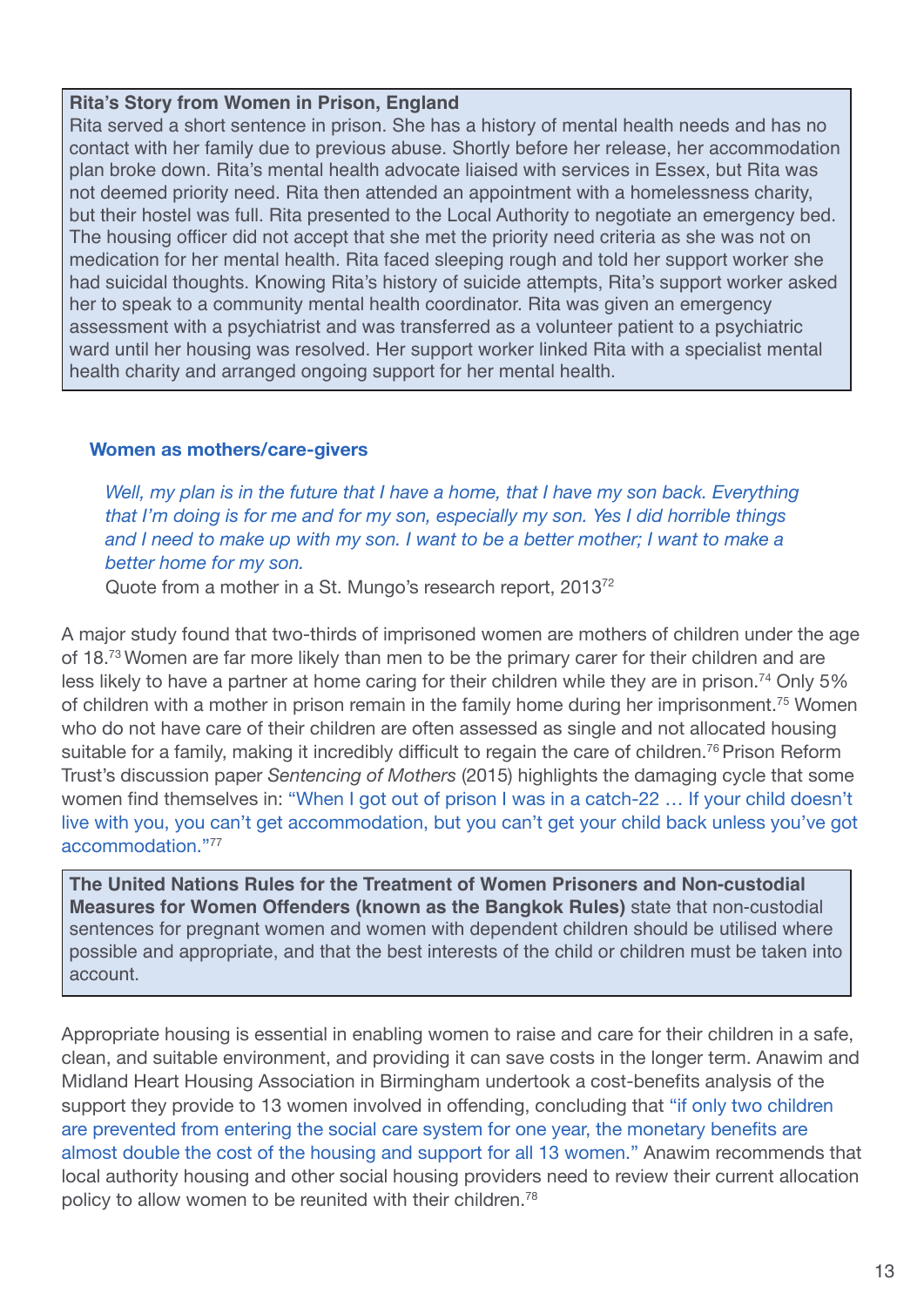## *A lot of services rely on an address being in place. Hostels are not ideal, especially for women with children. Women only hostels are better than mixed ones. A family hostel for women with children would be good – little flats so that it's as normal for the children as possible.*

Woman at POPS' Farida Women's Centre, Manchester

#### **Bethany's Story (15-year old) from a Person Shaped Support (PSS) peer support group in Liverpool**

"Mum was in prison for 6 months. We had a house and were living there together; our relationship was close. She got put away and lost everything – the house, the dog, furniture, and me. I had to go and live with my granddad. She couldn't pay the rent when she was away, and when she got out, the landlord evicted her. She had nowhere to live so she had to move back in with my nan (from her side). I'm with my granddad from my dad's side. She's a grown woman, and she feels like a child trapped in my nan's house. She's never been able to bring me up as her child. Her main issue is the house because she doesn't feel like an independent woman. She's lost control of me (her daughter) and her life."

As well as a change of living and care arrangements for children, families may also experience financial constraints during a parent's imprisonment. In a joint thematic review by HM Inspectorate of Prisons, HM Inspectorate of Probation and Ofsted (2014), it was noted that not enough consideration is given to offenders who had children, particularly those who are primary care givers, and specifically how this would impact their accommodation needs. <sup>79</sup> As a volunteer at POPS 2nd Chance café in Manchester puts it, "They forget kids when it comes to housing".

#### **Women with mental health problems**

*There is very limited housing provision catering specifically for women with complex mental health needs. As a result, some women are caught in a cycle of going between prison, hospitals, and homelessness, only being picked up by mental health services when in prison.*

*Support Worker, Women in Prison*

Poor mental health is common among women in the criminal justice system: 49% of women prisoners in a Ministry of Justice study were assessed as suffering from anxiety and depression, compared to 23% of men in prison<sup>80</sup>, significantly higher than for the population in general. Moreover, women prisoners are more than twice as likely as male prisoners to have attempted suicide at some point in their life.<sup>81</sup> According to Lord Bradley's review, custody can exacerbate mental ill health, heighten vulnerability, and increase the risk of self-harm and suicide.<sup>82</sup> Women may require particular consideration when it comes to housing to ensure that they are in a supportive environment attuned to their needs. The Prison Reform Trust report *Too [Little,](http://www.prisonreformtrust.org.uk/Portals/0/Documents/Too%20Little%20Too%20Late%20-%20a%20review%20of%20unmet%20mental%20health%20need%20in%20prison%20.pdf) Too Late: An [Independent](http://www.prisonreformtrust.org.uk/Portals/0/Documents/Too%20Little%20Too%20Late%20-%20a%20review%20of%20unmet%20mental%20health%20need%20in%20prison%20.pdf) Review of Unmet Mental Health Need in Prison* (2009) revealed that many people who should have been diverted into mental health or social care from police stations or courts are entering prisons, and then being discharged into the community without any support.<sup>83</sup>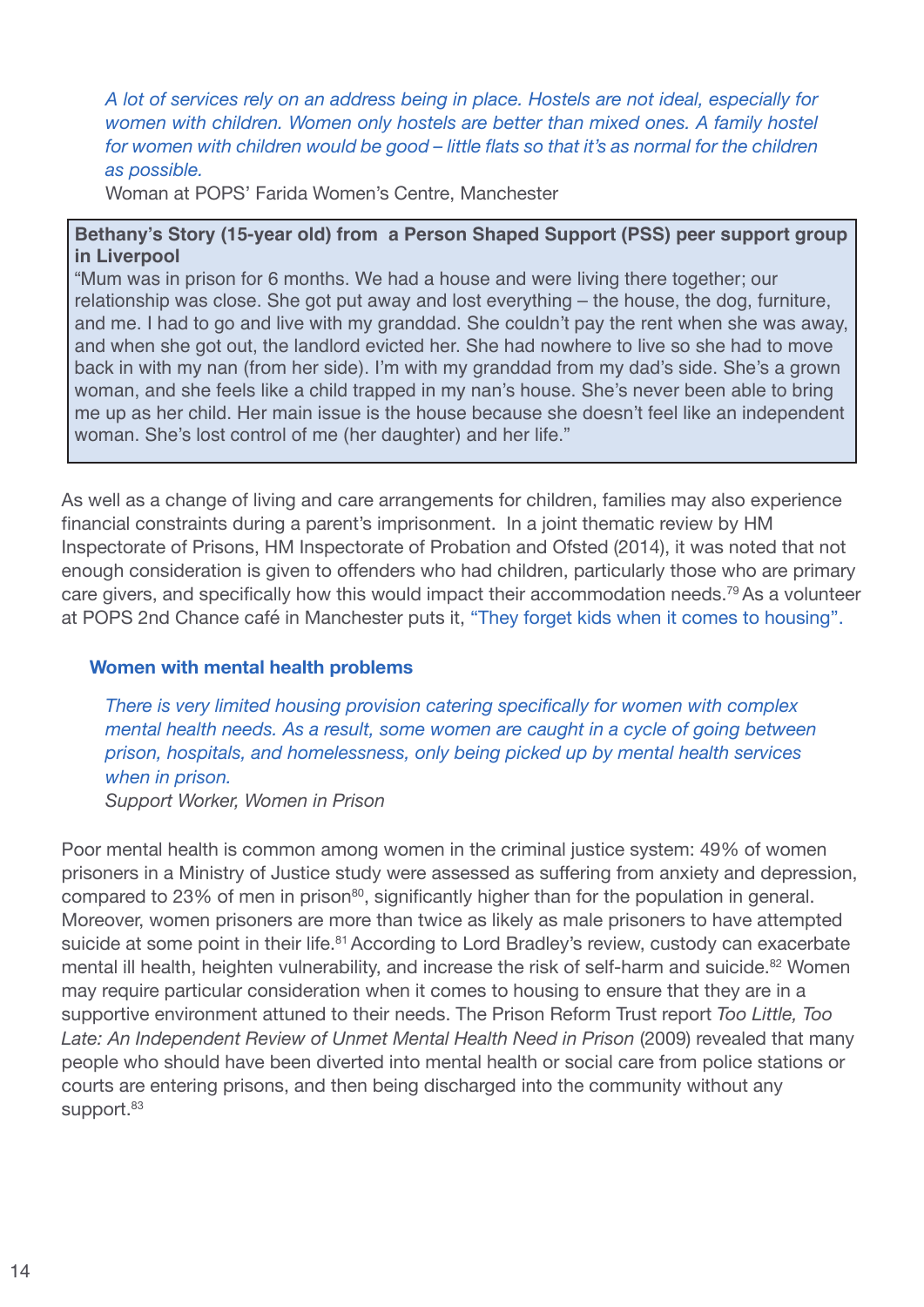#### **Jane's story from Housing Rights, Northern Ireland**

Jane is 58 and has been in and out of custody over the last 4 years, often for very short sentences. She has complex issues, particularly around alcohol. Having resided in a Northern Ireland Housing Executive (NIHE) property with no major issues, the property was broken into, and Jane lost everything; she attributes her subsequent offending behaviour to this. Due to her alcohol misuse, Jane found herself excluded from many Belfast hostels. Housing Rights made referrals, and Jane was linked in with homelessness charity Depaul's Housing First project. She was connected to an addictions service that works within prisons. When Jane was in custody, referrals were made to a number of hostels, and on the morning of her release, through Housing Rights liaising directly with NIHE, Jane was placed in temporary accommodation in Belfast, with a key worker in the hostel. Depaul will continue to work with her and Jane is on the waiting list for permanent social housing.

## **Prostitution**

Many women in the criminal justice system have been involved in prostitution, and support to exit prostitution is recognised as a pathway out of offending (Annex A). In one prison study, 21% of women said that they had been involved in prostitution, the majority linking it to drug addiction (76%), and over a quarter (26%) to having been abused.<sup>84</sup> Housing is a critical factor for women who wish to exit prostitution. A safe and secure home of their own helps women develop a stable lifestyle, seek employment, and have their children back. <sup>85</sup> A case study from Ipswich Police found that many of the women involved in street prostitution didn't have access to housing, education, or basic health services. <sup>86</sup> The *Challenge of Change* report by Drugscope and AVA (Against Violence and Abuse) stressed the need for women-only provision.<sup>87</sup>

**The Chrysalis Project** is a partnership between **Commonweal and St Mungo's** and provides a three-stage resettlement programme for women who want to exit prostitution. It provides access to emergency accommodation for a full assessment of needs; a chance to stabilise their prostitution activity and any substance misuse in a women-only hostel; and longer term accommodation in a one-bedroom flat for those women who are able to live more independently and are engaging in treatment. Women are supported throughout, and evaluation indicates that the likelihood of reoffending is greatly reduced.

## **Domestic abuse**

Nearly half (46%) of women in prison report having suffered domestic abuse, and one third have experienced sexual abuse.<sup>88</sup> On leaving prison, women often have no other choice but to return to their previous home and partner. If they disclose their experience of abuse, women may qualify as priority need for housing and receive help to move house or to remove their partner from the home. However, many women do not have the confidence to talk about their abuse or are fearful that child protection agencies may become involved. <sup>89</sup> Agenda (Alliance for Women and Girls at Risk) recommended in evidence to the Communities and Local Government Committee Homelessness Inquiry (2016) that women fleeing or, currently experiencing, domestic abuse should be entitled to housing automatically, rather than having to meet any additional test of vulnerability.<sup>90</sup> It is also important that women's refuges are able to provide for women with mental health and substance misuse problems.<sup>91</sup> For women in prison, their needs should be assessed before being released from custody and potentially back into the hands of an abusive partner. Women should be offered specialist support that enables them to disclose their experiences and concerns about home life.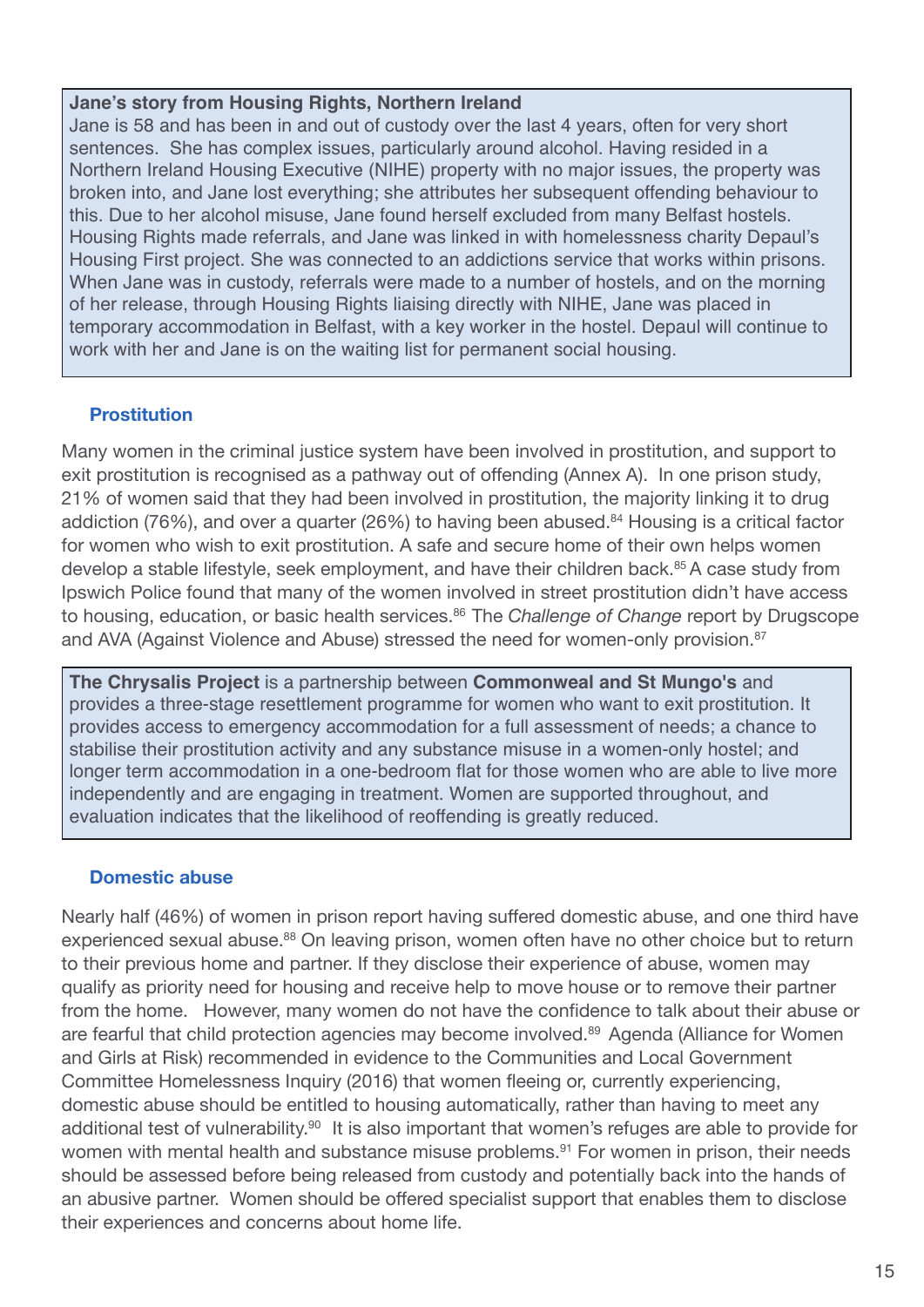In 2014, Welsh homeless charity **Llamau** was awarded NOMS Innovation Funding to explore the successful rehabilitation of Welsh women offenders. **Llamau's Llwybrau project** looked specifically at support for women who have already offended, or are at risk of offending, and have also experienced domestic abuse, and assessed the feasibility of utilising existing Domestic Abuse One Stop Shops to support women offenders. The report highlighted the importance of good working relationships between local authorities and housing organisations, including social and private landlords, and the need for agencies and organisations to have an understanding of women's offending and the criminal justice system and to be able to access specialist knowledge when required.

The *Housing (Wales) Act 2014* addresses the needs of victims of domestic abuse and emphasises the importance of a multi-agency approach in which housing providers play a key role. <sup>92</sup> This and the new *Violence against Women, Domestic Abuse and Sexual Violence (Wales) Act 2015* are key to ensuring that some of Wales' most vulnerable women receive the support they need.

## **Women with learning disabilities and difficulties**

Women in prison are thought to have higher rates of learning disability than their male counterparts. There is a lack of research, but studies suggest that around 8% of women prisoners have an IQ below 70 and as many as 32% of them are borderline disabled (this compares to 7% and 24% of men respectively). 93

Sorting out accommodation, particularly from prison, requires a certain level of literacy that many women simply do not have, and they are often left struggling to negotiate their way through a system of lengthy application forms and interviews.<sup>94</sup> They should receive appropriate expert support while they are in prison, and support in the community to keep their tenancies. *No One Knows* (2008) is an in-depth study of the experiences of prisoners with learning disabilities and difficulties at all stages of the criminal justice system. It highlights the additional challenges that people with learning difficulties face and their need for support, including with housing. 95

## **Foreign national women in prison**

11% of women in prison are foreign nationals, many of them on remand. They are not a homogenous group but include many different nationalities, as well as asylum seekers and refugees who are subject to complex regulations and whose immigration status affects their housing options. Language barriers present a further hurdle, and service providers may need to provide interpreter services or translated information as well as be aware of the rights of migrant women released into the community. Accommodation options vary from faith based places for those who do not have recourse to public funds, to the National Asylum Support Service (NASS) accommodation for those who have claimed asylum, or privately paid shared accommodation.<sup>96</sup>

## **Maria's story from Hibiscus Initiatives, England**

Maria is an EU National with limited command of the English language. She was a victim of domestic violence, imprisoned for injuring her partner in a domestic incident. Whilst Maria was in prison, she struggled to cope with the consequences of the domestic violence she had suffered. Language barriers prevented her benefiting from the generic support programmes in prison. Hibiscus provided support in Maria's own language which helped her to cope with the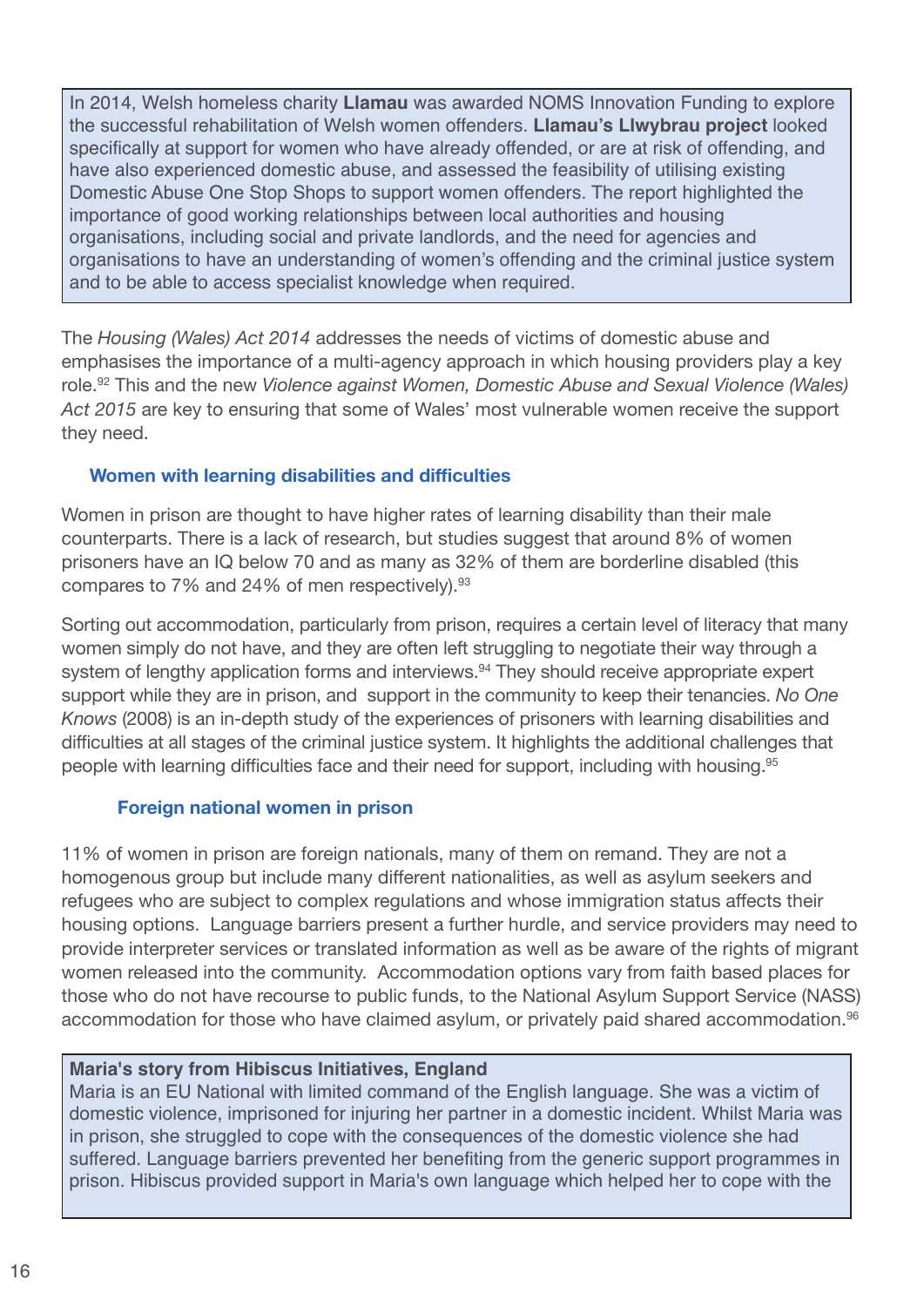effects of domestic abuse and being in custody. When Maria's custodial sentence ended, she was detained by the Home Office and served with a deportation order. Her application for immigration bail was considered, but she needed a suitable address for it to be granted. It was very difficult to find accommodation, and Maria did not have anyone who could provide her with a release address. Hibiscus worked with an organisation that supports victims of domestic violence who offered Maria a place in their safe house. This was provided as a release address for immigration bail, and the judge approved Maria's release after six months of being in immigration detention. At this stage, the most important matter for Maria was to be reunited with her daughter.

#### **The importance of community support for women**

Many women's centres provide housing advice and referral as part of their practical and emotional support for women in the community, often working in partnership with external housing providers, probation services, and local authorities. A key worker's help in navigating the complexity of local authority and other housing provision can make all the difference. Agenda (Alliance for Women and Girls at Risk) highlights the need for a gendered approach to supporting women who are homeless. The causes of women's homelessness and their experiences of being homeless are quite distinct from those of men. Mainstream homelessness services are often male-dominated environments, which women can find intimidating and are therefore less likely to use, especially women with experiences of violence and abuse.<sup>97</sup> Holistic women-only services can help women to build trusted relationships and become more confident in, and connected to, their local communities. An evaluation of sixteen women's community justice services in Scotland identified safe and secure housing as a key factor in improved outcomes "that support women to make and sustain changes in their lives."98

**Tomorrow's Women in Glasgow** has a Housing Advisor based within a multi-agency team which is helpful for increasing the sustainability of tenancies. Also in Glasgow, **218** is a joint **Turning Point Scotland** and **Glasgow Addiction Service** initiative that supports women involved in the criminal justice system to address a range of needs including substance misuse, physical and mental health, and other needs such as housing and childcare. The service has a 12-bed residential unit and a day service programme which provides a range of group sessions and one-to-one support. There is access to a clinic which deals with mental and physical health issues, a dietician, chiropodist, dentist, doctors and nurses. One independent study showed that police-recorded offending in women who engaged in 218's support was reduced by 21%.

In a structured approach to rehabilitation, many women's centres such as ISIS Women's Centre in Gloucester use the 'nine pathways': housing, health, drugs and alcohol, finance, family and relationships, domestic abuse, sex working, education, thinking and behaviour.<sup>99</sup> This allows for an assessment of all of a woman's needs and how they interact. If, for example, a woman has lost custody of her children, housing should allow for the possibility that she will be reunited with them. Proximity to other services such as healthcare is also of great benefit.<sup>100</sup> Women's centres are successful because they address multiple needs from an early stage and seek to offer each woman integrated, long term, non-judgmental support until she is ready to move on. They also help to reduce reoffending: the Anawim's women centre in Birmingham has a reoffending rate of  $1\%^{101}$ , a stark contrast to the national women's reoffending rate of 45%.<sup>102</sup>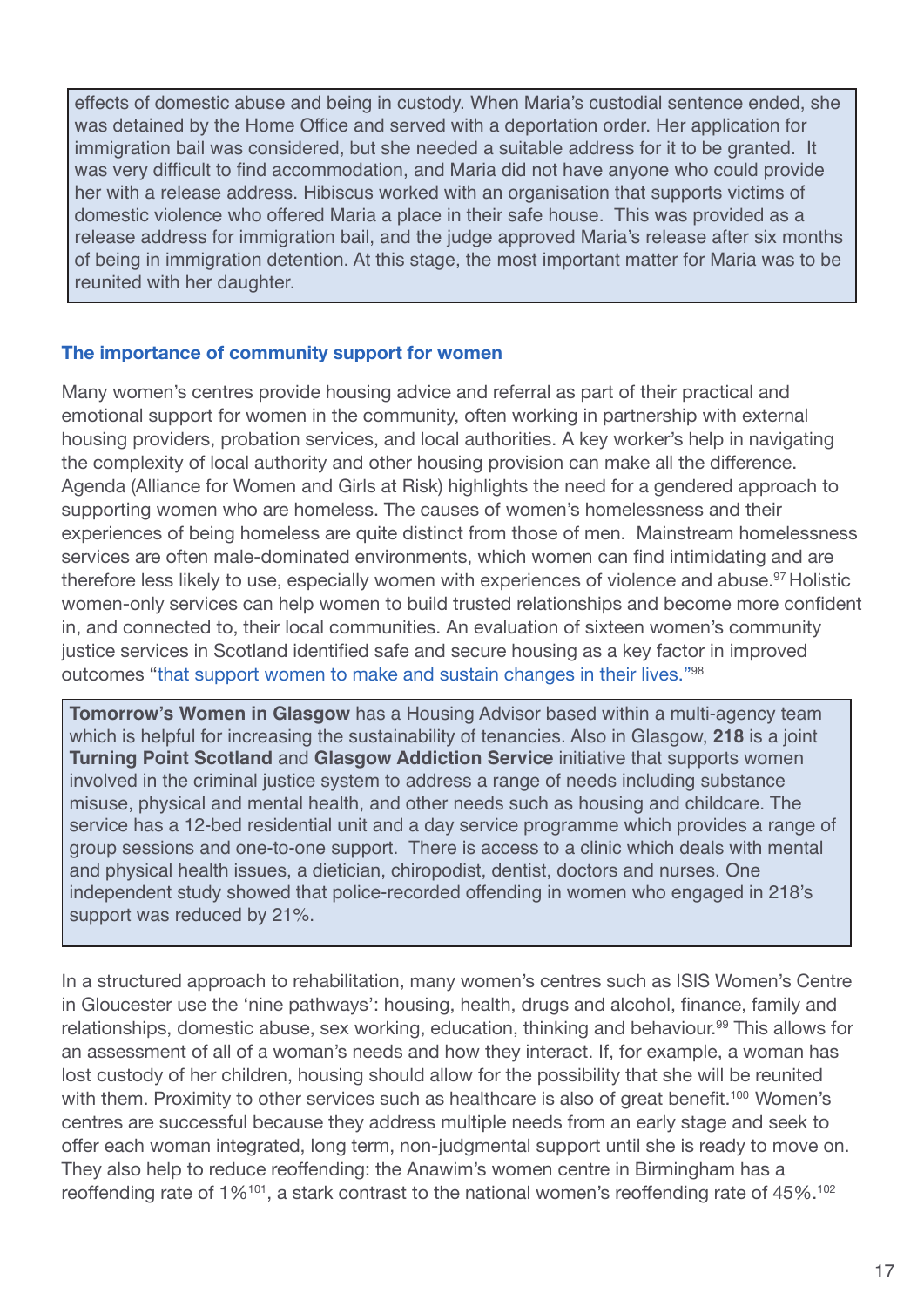*She [NIACRO worker (Northern Ireland Association for the Care and Resettlement of Offenders)] helped me with filling in forms to get my sickness benefit, she helped me with housing. She actually took me out to look at houses and things that were frightening me which were wee tiny things and she calls at my house. She's on the other end of a phone if I need her and I've never had that support before. She's incredible.* 58 year old woman 103

#### **The cost benefit to getting it right**

Unstable housing situations reinforce a cycle of crime at a cost to individuals, communities, and ultimately society. Previous research in Scotland has demonstrated significant costs to the public purse from homelessness and reoffending<sup>104</sup>. Studies have shown the importance of community support structures and accommodation in helping promote desistance<sup>105</sup>, and the importance of gender-specific services and support for women is now well-established.<sup>106</sup> The cost to the Scottish Government of each case of homelessness is estimated to be £26,000 per year. For local authorities to evict, re-house and re-let (excluding legal costs) costs an estimated £23,856 per tenancy. If 10 instances of homelessness could be prevented each year, the saving for national government and local authorities would be £260,000 and £238,560 respectively.<sup>107</sup> Welsh charity Gibran's Going Home project worked with 460 women over 5 years across each of Wales' 22 local authorities to help resettle women coming out of prison. The project not only resulted in fewer crimes being committed, and fewer families disrupted, but also brought a cost saving of £44.5million.<sup>108</sup>

### **Ella's story from Anawim women's centre, Birmingham**

Ella is 43 and has two children. She was referred to Anawim due to mental health needs. Ella suffered physical and mental abuse, which led to depression and alcohol abuse and her subsequent offending. Anawim helped secure accommodation with Midland Heart and provided ongoing support. This has reduced Ella's substance abuse and led to improvements in her mental and physical health, her education and financial management, and ultimately her reoffending. She has also regained custody of her children. The annual cost of Ella's support and accommodation was £5,857. If Anawim had not intervened, it would have cost the authorities around £32,708, a cost-saving of £5.58 for every £1 invested in Ella's support.

The provision of women's centres, where individualised support is offered, not only reduces reoffending but also costs significantly less in the long run. Revolving Doors Agency undertook a financial analysis of women's centres and concluded that "an investment of £18 million a year in women's centres could save almost £1 billion in five years."<sup>109</sup>

## **Conclusion**

Access to safe, affordable, and stable accommodation that meets the specific needs of women who offend is essential to enable them to rebuild their lives. It is also a key element in reducing offending and reoffending. While there are some positive housing services already in place, these services are not consistent throughout the UK and are often under-funded. A more joinedup, integrated approach needs to be in place, involving resettlement staff in prisons, offender managers and responsible officers, local authority housing departments, and voluntary sector organisations to ensure that women in trouble and at risk are given the necessary support.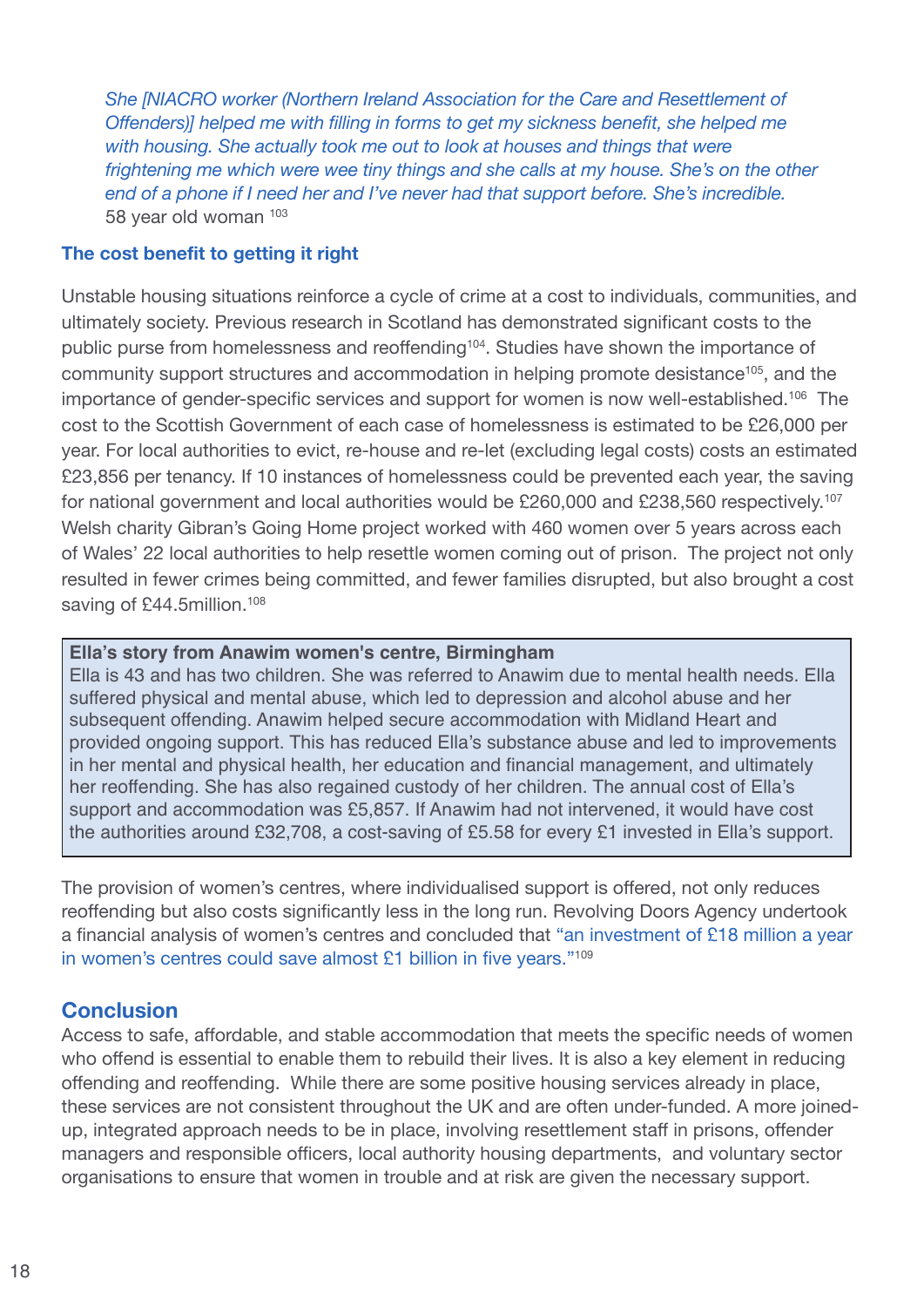## **Recommendations**

## **Government should:**

- Implement a cross-government strategy to ensure that the 'housing pathway' out of offending is delivered effectively by service providers in the criminal justice system. This should include:
	- o an audit of the housing support currently provided to women offenders, including women in prison and in the community, underpinned by a detailed needs analysis
	- o development of model interagency protocols on the sharing of information and responsibility for housing women affected by the criminal justice system
	- o investigating possible links between the disproportionate use of custodial remand for women and their unmet housing needs
	- o promoting innovative responses to women's housing needs.
- Extend the time limit for Housing Benefit eligibility for sentenced prisoners from 13 weeks to six months to prevent short-sentenced women from losing their homes, and extend the scope for payment of arrears.
- Invest in women's centres to provide a 'one-stop' place of safety where women can receive practical housing advice and help alongside financial management and employment as well as emotional support.
- Work with local authorities to ensure funding of suitable accommodation for women leaving prison, particularly those with drug and alcohol addictions, mental health concerns, or learning disabilities. This should include suitable bail accommodation and support and maintain their tenancy while in prison.

## **Local authorities should:**

- Provide appropriate single-sex housing for women on their release from prison, which has direct access to health and other services that women need to facilitate reintegration into the community.
- Provide advice and support to enable women to sustain tenancies through short periods of imprisonment.
- Consider having a designated person as the principal point of contact for women's services.
- Ensure that imprisonment is not regarded as intentional homelessness for housing eligibility purposes.
- Take particular account of a woman's housing needs where she has children.
- Give housing priority to women with multiple needs that may put them at risk of offending, including women affected by abusive relationships, drug or alcohol problems, or mental health needs.

## **Sentencers should:**

- Be made aware of the serious housing impacts of custodial responses to women's low-level offending.
- Make every effort to divert women away from prison and consider appropriate communitybased programmes instead, particularly in cases where a short custodial sentence might otherwise result.
- Avoid remanding into custody due to lack of satisfactory housing.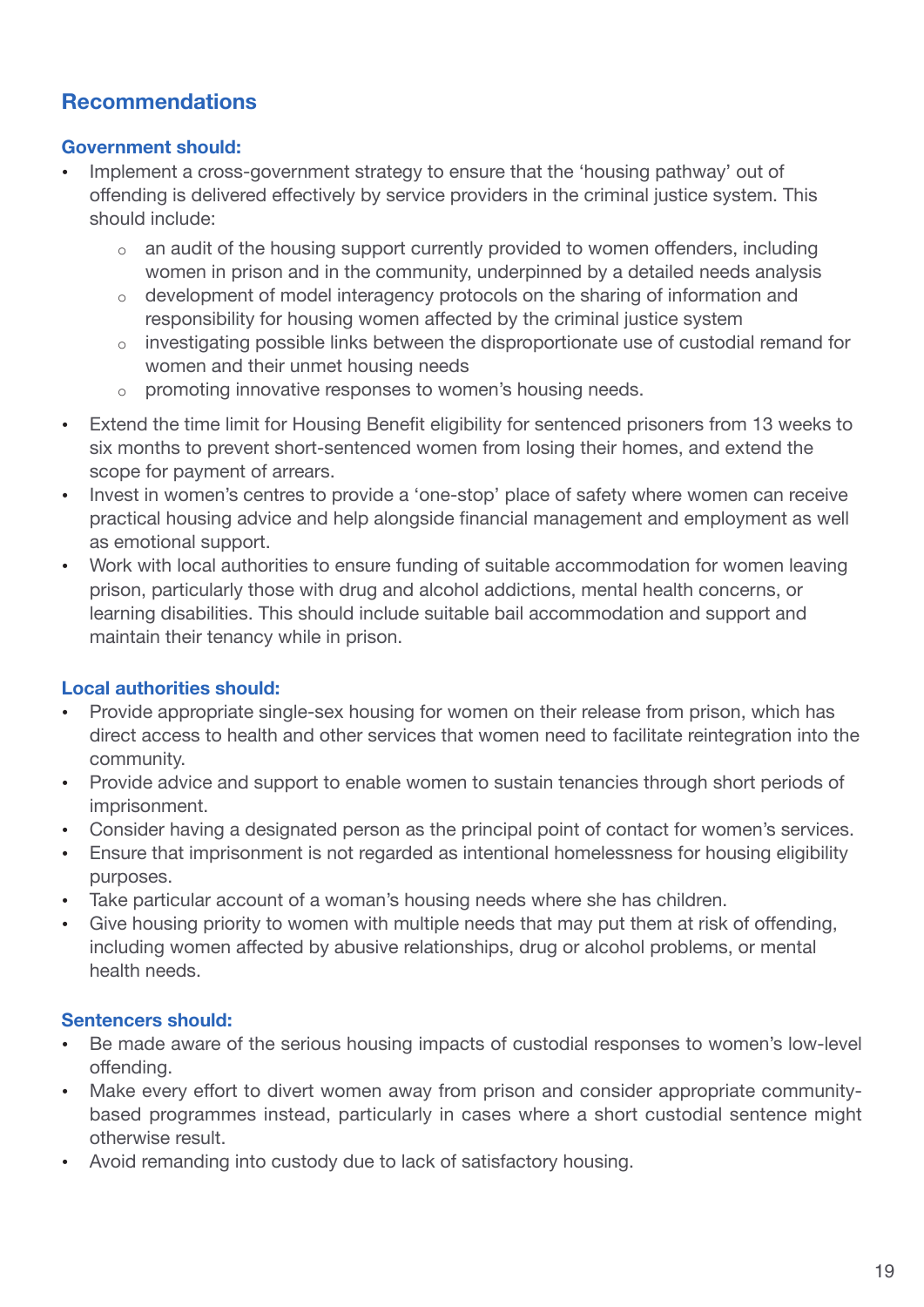### **Prisons and probation services should:**

- Ensure that women receive basic housing information at the point of induction and throughout their sentence, including information about Housing Benefit. This should also be provided to women on remand.
- Mitigate as many practical barriers as possible, e.g. enabling access to phones and internet as appropriate and ensuring information is accessible.
- Provide housing services as a core element of a woman's rehabilitation programme, including liaison with housing services in a woman's place of residence, and support to enable women to sustain a tenancy or apply for housing. These services should be expedited for women on short sentences, and for women with children.
- Ensure that housing officers based within prisons share their housing assessment promptly with the local authority to which a woman is returning, prior to her release.
- Ensure, in partnership with statutory services and third sector agencies, that 'through the gate' support is available for woman in the lead up to, and at the point of, release. A woman should be given reasonable notice of the confirmed date for her release and be met at the gate by an appropriate support agency.
- Maintain and monitor accurate accommodation data.

#### **Other agencies that supervise and support offenders should:**

• Assess a woman's housing needs at every stage of the criminal justice system in order to establish an appropriate rehabilitation action plan which includes housing including support to maintain tenancies. Early intervention, as well as the appropriate sharing of information between agencies, is paramount.

#### **Housing organisations should:**

- Ensure that their eligibility criteria do not exclude women with criminal convictions or women leaving prison.
- Ensure that personnel receive training on the impact of imprisonment on women.
- Ensure that there is a focus on helping women hold onto their tenancy, particularly where women are in coercive relationships or where rent arrears may accrue during a period in custody.

#### **Criminal Justice inspectorates and regulators should:**

• Monitor, and report on, the provision of housing services and options for women and the relevance of positive housing outcomes for women's resettlement.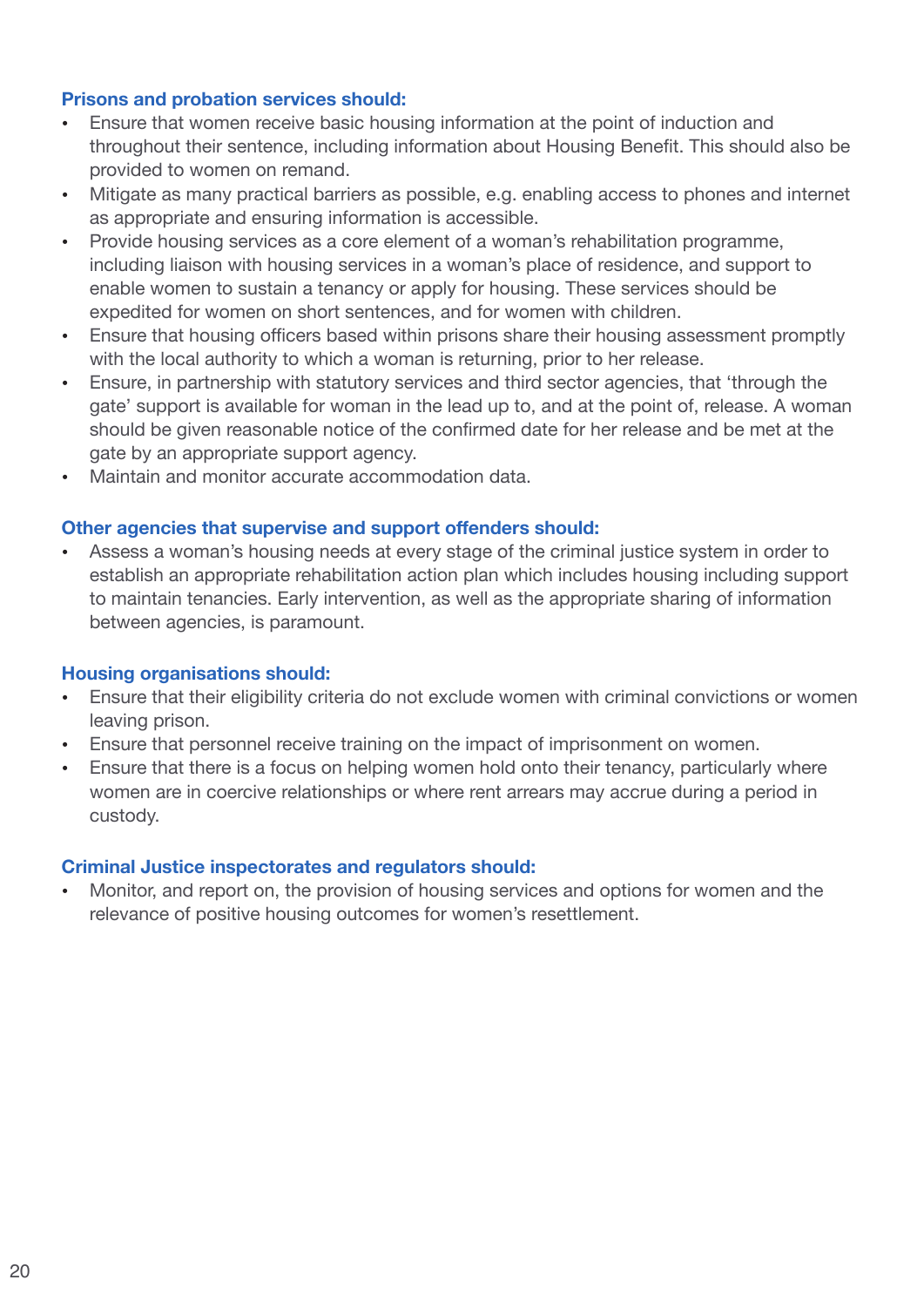## **Annex A: National Offender Management Service - Nine Pathways to Reduce Reoffending**

A report by the Social Exclusion Unit in 2002 on Reducing Re-offending by Ex-Prisoners identified a number of social factors which influence the likelihood of re-offending. These were adopted by NOMS in 2004 as the seven 'Pathways' to enable a structured assessment of offenders' risks and needs and a framework for addressing them. The Corston Report (2007) recommended that these pathways be adapted to address the specific needs of women, particularly in relation to abuse (domestic violence and sexual abuse) and prostitution. There are therefore 9 Pathways to Reduce Reoffending for women:

#### **Pathway 1: Accommodation**

Many women will have long-standing, complex housing problems and will need considerable help if they are to establish somewhere stable to live on release.

#### **Pathway 2: Education, training and employment**

Education, work and training should provide an integrated service to the woman based on her needs. Governors in prisons should ensure that during contract negotiations women's particular ETE needs are recognised.

#### **Pathway 3: Health**

There must be an effective partnership between the prison and healthcare, which ensures that each partner fulfils their respective functions in relation to securing and maintaining the health of their women prisoners.

#### **Pathway 4: Drugs and alcohol**

There are strong links between many women's substance misuse and previous experience of trauma and a strong correlation between drug or alcohol misuse, previous abuse and self-harm.

## **Pathway 5: Finance, benefit and debt**

Women should be able to access advice on managing and reducing their debt and understanding their entitlement to benefits.

## **Pathway 6: Children and families**

Women should be given support and information to assist them in understanding the effects of their imprisonment on their separated children, how to tell their children of their imprisonment and how to support them.

## **Pathway 7: Attitudes, thinking and behaviour**

Programmes for women should include a greater emphasis on emotional regulation and relationships in addition to the other offending risk factors. Women should be assessed for and are able to access appropriate offending behaviour programmes to meet their needs.

#### **Pathway 8: Abuse**

Individual needs such as support, advocacy and a safe place to go on release should be established at an early stage. A range of supportive interventions should be available to women who disclose abuse or domestic violence. Links should be established between establishments and agencies and organizations that can offer support to women, including Women's centres and domestic violence area co-ordinators.

#### **Pathway 9: Prostitution**

Women should be given every support if they ask for help to build a new life away from prostitution. Staff should receive awareness training in the issues that face women who work as prostitutes.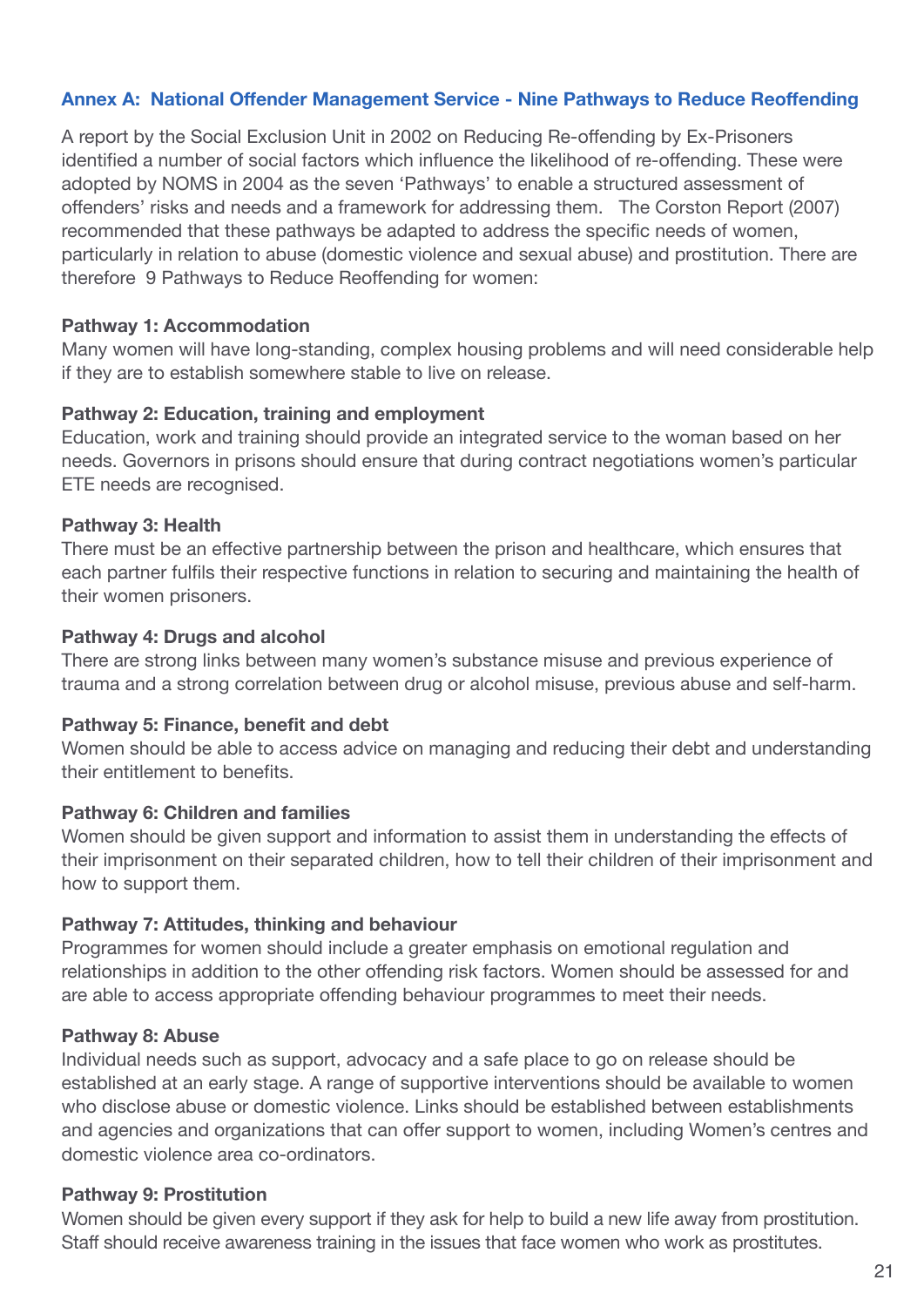## **Annex B - Organisations that help with housing of women in the criminal justice system**

(NB - this list is by no means exhaustive)

#### **Advance (Minerva project), West London** - [www.advancecharity.org.uk](http://www.advancecharity.org.uk)

Advance's Minerva Project offers women one-to-one support, group work, and diversionary activities.

#### **Anawim, Birmingham -** [www.anawim.co.uk](http://www.anawim.co.uk)

Anawim works with women in prison and on release. Anawim also partners with the Re-Unite Birmingham Programme to support women with children.

## **AVA (Against Violence and Abuse), UK wide** - www.avaproject.org.uk/

AVA's Stella Project has pioneered work around multiple disadvantages, including improving access to housing for women affected by multiple disadvantage who are experiencing gender-based violence.

#### **BASS Stonham, England and Wales** - [www.stonham-bass.org.uk](http://www.stonham-bass.org.uk)

BASS is a government contract that provides housing for people on bail or released from prison on Home Detention Curfew (HDC).

## **Brighter Futures (Chepstow House), Staffordshire** - [www.brighter-futures.org.uk](file:///C:/Users/zoey/AppData/Local/Microsoft/Windows/jennyearle/AppData/Local/Microsoft/Windows/Temporary%20Internet%20Files/Content.Outlook/F69NGL7G/www.brighter-futures.org.uk)

Chepstow House provides women with help and support by creating detailed action plans to stop offending or reoffending.

# **Catch 22 (in partnership with Commonweal Housing), England and Wales** - [www.catch-](http://www.catch-22.org.uk)

[22.org.uk](http://www.catch-22.org.uk)

Catch 22 provides mentoring for young people and adults and support to secure a tenancy and cope with problems that prevent independent living.

## **Chrysalis project, London** - [www.commonwealhousing.org.uk](file:///C:/Users/zoey/AppData/Local/Microsoft/Windows/zoey/AppData/Local/Microsoft/Windows/Temporary%20Internet%20Files/Content.Outlook/B2DRAUTF/www.commonwealhousing.org.uk)

The Chrysalis project is a partnership between Commonweal Housing and St Mungo's which provides accommodation and support as women exit prostitution.

## **Depaul (Housing First), Northern Ireland** – www.ie.depaulcharity.org

Depaul's Housing first service seeks to support homeless people with complex needs and place them in permanent housing. There is a specific focus on people in the criminal justice system.

## **DiversityInCare, London** - [www.diversityincare.org.uk](http://www.diversityincare.org.uk)

DiversityInCare supports women who are classed as 'intentionally homeless' on release from prison. It has 5 supported housing units.

## **Eden House, South Gloucestershire/Bristol** - [www.edenhouseproject.org](file:///C:/Users/zoey/AppData/Local/Microsoft/Windows/jennyearle/AppData/Local/Microsoft/Windows/Temporary%20Internet%20Files/Content.Outlook/F69NGL7G/Annex%20A.doc)

Eden House is a one stop shop (including housing) for women involved with, or at risk of becoming involved with, the criminal justice system.

## **Emerging Futures CIC, Manchester** - [www.emergingfutures.org.uk](http://www.emergingfutures.org.uk)

Emerging Futures offers safe and stable accommodation in same-sex houses and has recently opened a women-only house in North Manchester.

#### **Gibran, Wales** - [www.gibran-uk.co.uk](http://www.gibran-uk.co.uk)

Gibran supports women in prison and in the community to address a range of needs including housing.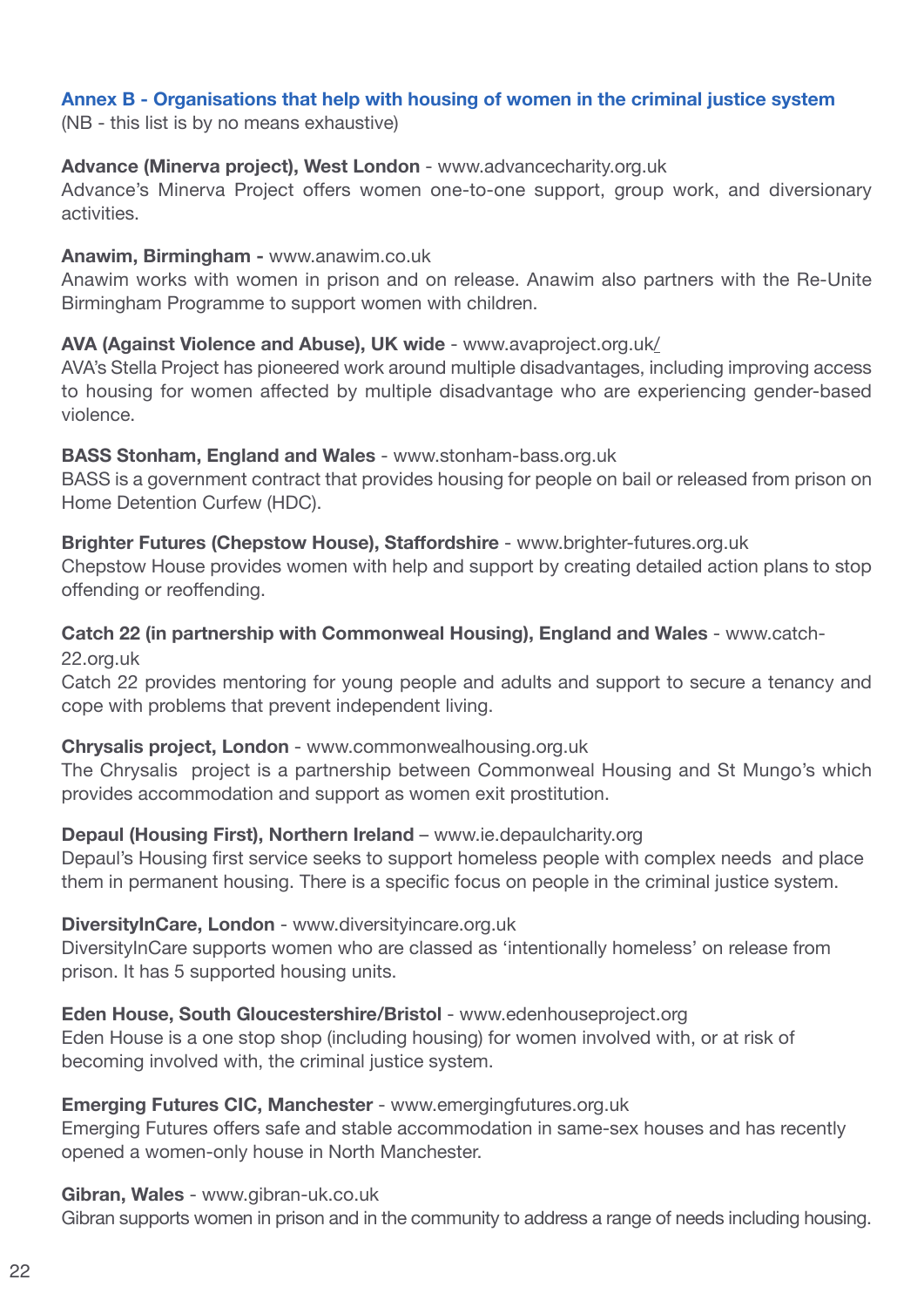## **Grace House, Foundation66 (Phoenix Futures), London** - www.phoenix-futures.org.uk

Provided by Foundation66 (part of the Phoenix Futures Group), Grace House is a women-only residential service which addresses a range of needs, including substance misuse, offending behaviour and homelessness.

### **Hafan Cymru, Wales** - [www.hafancymru.co.uk](http://www.hafancymru.co.uk)

Hafan Cymru provides temporary supported housing and also has shared housing options for young women as well as two refuges for women who experience domestic abuse.

### **Hibiscus Initiatives, England**- www.hibiscusinitiatives.org.uk

Hibiscus Initiatives empowers Black, Minority Ethnic and refugee migrant groups serving a custodial sentence, released into the community or returned to their home country

**Home Group, England, Scotland, and Wales** - [www.homegroup.org.uk](http://www.homegroup.org.uk) Home Group is one the UK's largest provider of supported housing and related services.

#### **Housing for Women, London** - [www.hfw.org.uk](http://www.hfw.org.uk)

Housing for Women provides secure, affordable housing and related services to women who have suffered domestic abuse, been trafficked, or have been released from prison.

#### **Housing Rights, Northern Ireland** - [www.housingrights.org.uk](http://www.housingrights.org.uk)

Housing Rights provides advice and representation to people who are at risk of homelessness. They work with women in prison as well as in the community.

**Llamau, Wales** - [www.llamau.org.uk](http://www.llamau.org.uk)

Llamau offers a range of services to support homeless young people and vulnerable women.

**Nelson Trust Women's Centres, Gloucestershire, Swindon, Wiltshire** - [www.nelsontrust.com](file:///C:/Users/zoey/AppData/Local/Microsoft/Windows/zoey/AppData/Local/Microsoft/Windows/Temporary%20Internet%20Files/Content.Outlook/B2DRAUTF/www.nelsontrust.com) Formally known as ISIS Women's Centres, the Nelson Trust Centres offer safe woman-only spaces where a range of problems, including housing, can be addressed.

**Nacro, England and Wales** - [www.nacro.org.uk](http://www.nacro.org.uk) / **Sacro, Scotland** - <www.sacro.org.uk> / **Niacro, Northern Ireland** - <www.niacro.co.uk>

Lead multiple housing services across the UK and offers accommodation, housing-related support, and other interventions.

#### **Re-Unite, England and Wales** - [www.re-unite.org.uk](http://www.re-unite.org.uk)

Re-Unite works with women offenders to offer them appropriate housing so that they can be reunited with their children.

**SHE Project, East Lancashire** - [www.traceymcmahonblog.com/the-womens-project/](http://www.traceymcmahonblog.com/the-womens-project/" /t "_blank) SHE (Support & Housing East Lancashire), supports women leaving custody to access community-based interventions and long-term affordable housing.

**Shelter England** - [www.england.shelter.org.uk](http://www.england.shelter.org.uk) / **Shelter Cymru** - [www.sheltercymru.org.uk](http://www.sheltercymru.org.uk) / **Shelter Scotland** - [www.scotland.shelter.org.uk](http://www.scotland.shelter.org.uk)

Each of the Shelter organisations in England, Scotland, and Wales offers specialised support for women affected by the criminal justice system.

## **St Mungo's, England** - [www.mungos.org](http://www.mungos.org)

St Mungo's is a homelessness charity working with people in prison as well as in the community. They have a range of services specifically for women.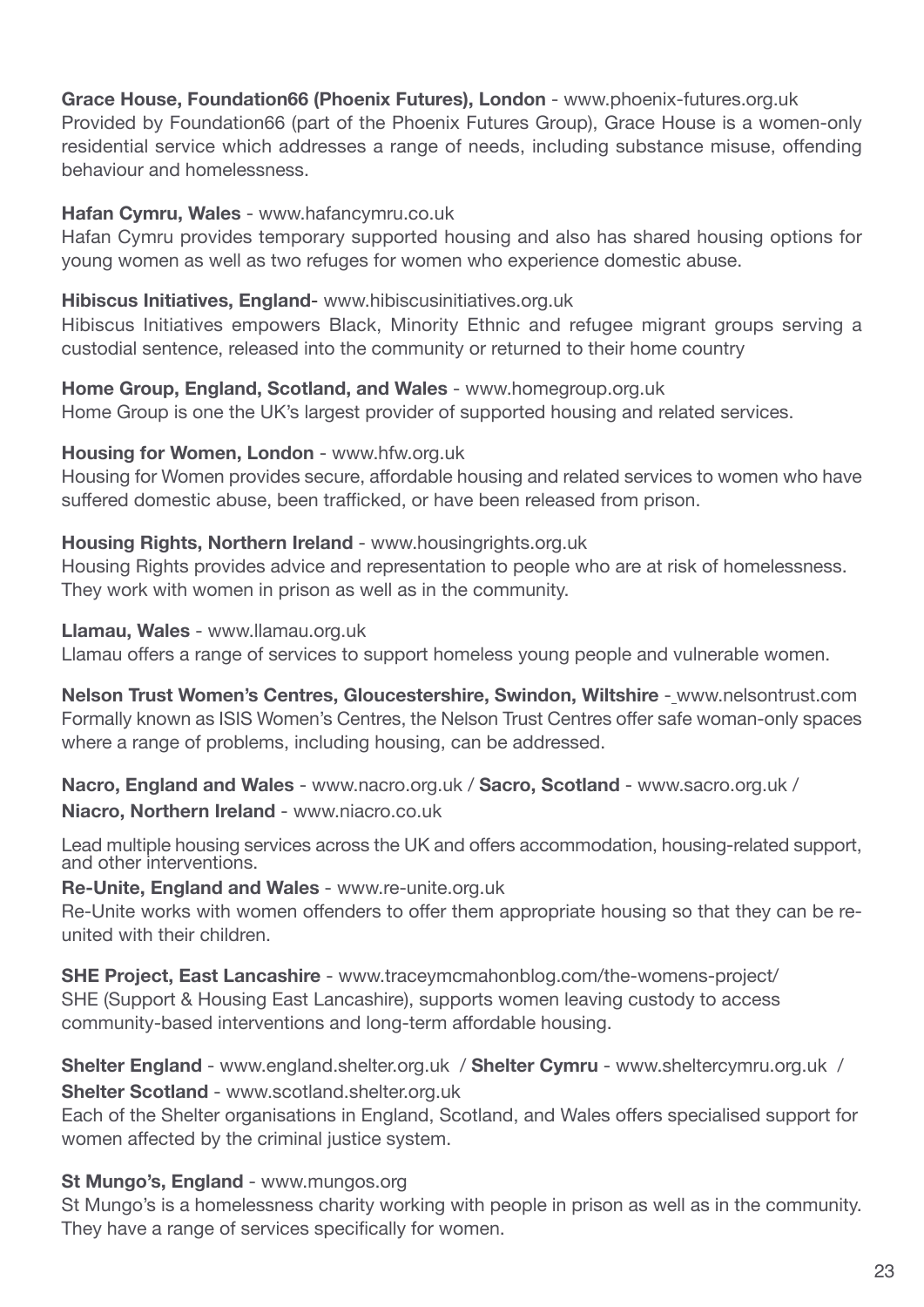## **Threshold, Greater Manchester** - [www.thp.org.uk](http://www.thp.org.uk)

Threshold supports those leaving custody with housing needs and has specialist provision for women. Threshold also works with Re-Unite to work specifically with women offenders with children.

### **Together Women, Yorkshire and Humberside** - [www.togetherwomen.org](http://www.togetherwomen.org)

Together Women provides specialist intervention and supported accommodation for women in the criminal justice system, including a project in partnership with Foundation [\(www.foundationuk.org\)](http://www.foundationuk.org).

## **Tomorrow's Women, Glasgow** (part of Glasgow Criminal Justice Authority) [www.glasgowcja.org.uk](file:///C:/Users/zoey/AppData/Local/Microsoft/Windows/jennyearle/AppData/Local/Microsoft/Windows/Temporary%20Internet%20Files/Content.Outlook/F69NGL7G/www.glasgowcja.org.uk)

Tomorrow's Women Glasgow is a community justice centre which aims to divert women from custody and prevent reoffending through a range of holistic support including housing.

#### **Transformed Living, London** - [www.transformed-living.org](http://www.transformed-living.org)

Transformed Living provides supported cluster housing to women in the criminal justice system.

#### **Treasures Foundation, London** – [www.treasuresfoundation.org.uk](http://www.treasuresfoundation.org.uk)

The Treasures Foundation provides accommodation and support to women with a history of drug abuse and offending.

#### **Turning Point (218 Service), Glasgow** – [www.turningpointscotland.com](http://www.turningpointscotland.com)

The 218 Service is for women with a range of complex needs. It offers a residential unit as well as a range of individual and group programmes.

#### **Vision Housing, London** – [www.visionhousing.org.uk](http://www.visionhousing.org.uk)

Vision Housing helps homeless people leaving prison find housing within the private rental sector and also offers a wide range of specialist support.

## **Women's Breakout, England and Wales** - www.womensbreakout.org.uk

Women's Breakout is a membership organisation of 58 organisations that form a network of service providers. Women's Breakout shape national and local approaches to working with women who present with vulnerabilities and are in contact with, or at risk of becoming involved in, the Criminal Justice System.

#### **Women in Prison, England** - [www.womeninprison.org.uk](file:///C:/Users/zoey/AppData/Local/Microsoft/Windows/jennyearle/AppData/Local/Microsoft/Windows/Temporary%20Internet%20Files/Content.Outlook/F69NGL7G/www.womeninprison.org.uk)

WiP supports women affected by the criminal justice system both in prison and the community, including providing housing advice and support.

**Acknowledgements:** This briefing has been written by Sarah Beresford (independent consultant), with Jenny Earle and Zoey Litchfield of Prison Reform Trust as part of the Prison Reform Trust's *Transforming Lives* programme to reduce women's imprisonment, supported by the Big Lottery Fund, with helpful input from Claire Cain and Sofia Gullberg from Women in Prison. Thanks also to PRT volunteer Melissa McFarlane on whose initial research in 2015 the briefing has drawn.



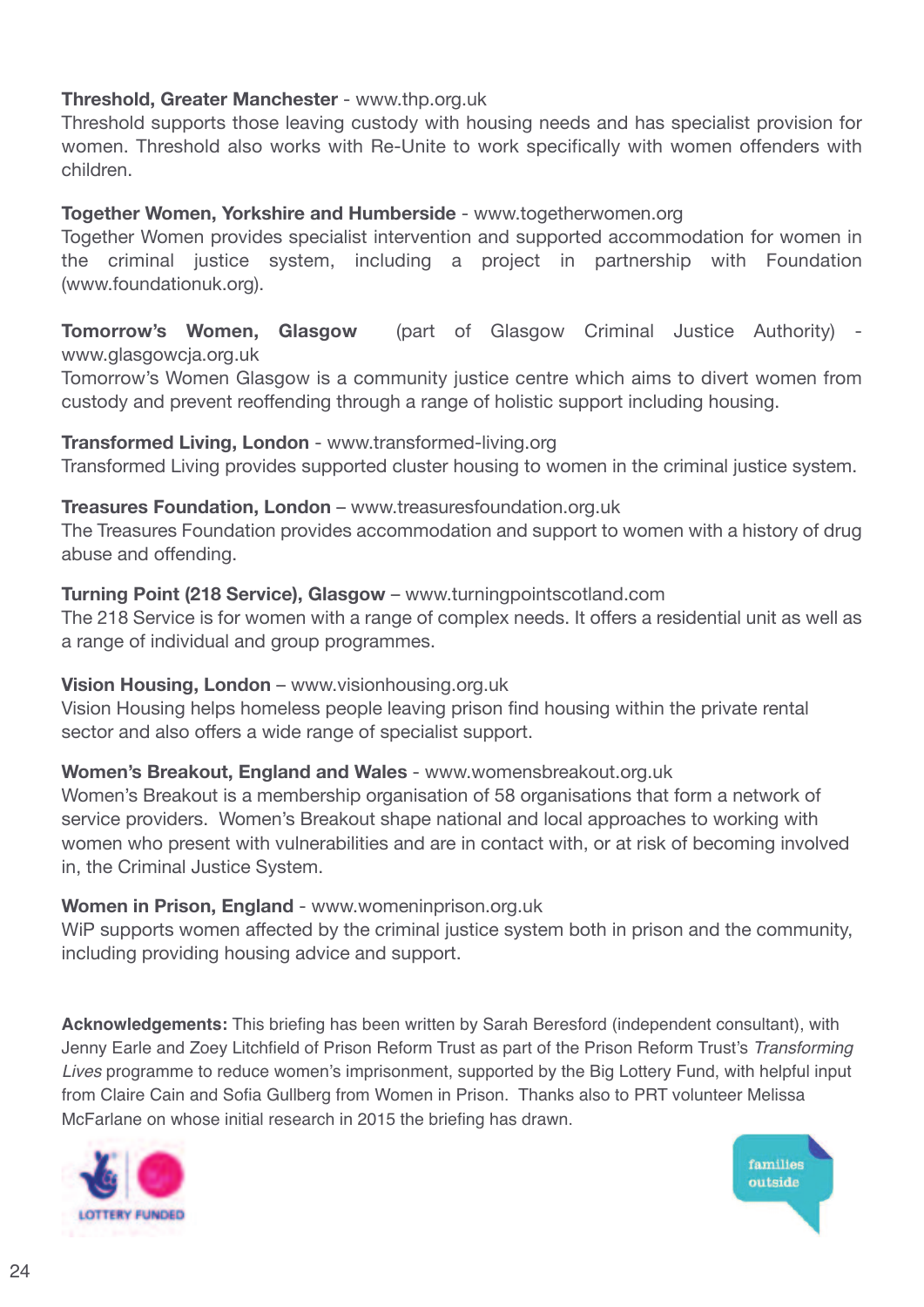## **ENDNOTES**

1 Housing for Women, *Re-Unite Project,* [www.hfw.org.uk](http://www.hfw.org.uk)

<sup>2</sup> Corston, J. (2007) *A review of women with particular vulnerabilities in the criminal justice system*, London: Home Office

- <sup>3</sup> HM Inspectorate of Prisons (2016) *Report on an inspection of HMP & YOI Bronzefield 15-20 November 2015*, London: HMIP
- <sup>4</sup> Communities and Local Government Committee (2016), *Homelessness* (Third Report Session 16-17) para. 77 and 85
- <sup>5</sup> NOMS (2004) *National Reducing Reoffending Delivery Plan,* London: NOMS
- <sup>6</sup> Reid Howie Associates (2015) *Housing and Reoffending: Supporting People Who Serve Short-term Sentences to Secure and Sustain Stable Accommodation on Liberation,* Edinburgh: Scottish Government,
- <sup>7</sup> From a Prison Reform Trust roundtable event at HMP Holloway in February 2014
- <sup>8</sup> Prison Reform Trust (2015) *Transforming Lives: Reducing women's imprisonment*, London: PRT, a collaboration with Soroptimist International (Great Britain & Ireland)

<sup>9</sup>Reid Howie Associates Ltd. (2004), The Provision of Advice about Housing to Prisoners in Scotland: an evaluation of the projects funded by the Rough Sleepers Initiative, Edinburgh: Scottish Government,

- <sup>10</sup> Prison Reform Trust (2015), *Bromley Briefings: Prison Factfile*, London: PRT (nb. data cannot be gender disaggregated and proportion has likely to have increased due to the rise in homelessness)
- <sup>11</sup> Bottoms, A., Shapland, J., Costello, A., Holmes, D., and Muir, G. (2004) *Towards Desistance: Theoretical Underpinnings for an Empirical Study,* Howard Journal of Criminal Justice 43(4): 368–89
- <sup>12</sup> St Mungo's (2014) *Rebuilding Shattered Lives*, London: St Mungo's, [www.mungos.org/documents/6814/6814.pdf](file:///C:/Users/zoey/AppData/Local/Microsoft/Windows/jennyearle/AppData/Local/Microsoft/Windows/Temporary%20Internet%20Files/Content.Outlook/F69NGL7G/www.mungos.org/documents/6814/6814.pdf)  $13$  Ibid.
- <sup>14</sup> Corston, J. (2007) *A review of women with particular vulnerabilities in the criminal justice system,* London: Home Office
- <sup>15</sup> Ministry of Justice (2012) *Accommodation, homelessness and re-offending of prisoners: Results from the Surveying Prisoners Crime Reduction Survey,* London: MOJ
- <sup>16</sup> Gelsthorpe, L., and Sharpe, G. (2007) *Women and Resettlement* in A. Hucklesby and L. Hagley-Dickinson (eds) Prisoner Resettlement. Policy and Practice. Cullompton: Willan Publishing.
- <sup>17</sup> Masson, I. (2014) *The Long-Term Impact of Short Periods of Imprisonment on Mothers*, PhD Thesis, King's College London (pages 149 – 150) at: https://kclpure.kcl.ac.uk/portal/en/theses/the-longterm-impact-of-short-periods-ofimprisonment-on-mothers%28eab8d31e-4609-4836-9969-3fe627aff7c5%29.ht
- <sup>18</sup> Corston, J. (2007) *A review of women with particular vulnerabilities in the criminal justice system,* London: Home Office
- <sup>19</sup> For details of the Lammy Review see: https://consult.justice.gov.uk/digital-communications/lammy-review-of-bamerepresentation-in-cjs
- <sup>20</sup> Shelter (2015) *Prison Leavers and Homelessness,* IRISS Insights Series No 29, Glasgow: IRISS, [www.iriss.org.uk/sites/default/files/insight29\\_prisonleavers.pdf](file:///C:/Users/zoey/AppData/Local/Microsoft/Windows/jennyearle/AppData/Local/Microsoft/Windows/Temporary%20Internet%20Files/Content.Outlook/F69NGL7G/www.iriss.org.uk/sites/default/files/insight29_prisonleavers.pdf)
- <sup>21</sup> Prison Reform Trust (2016) *Bromley Briefings: Prison Factfile,* London: PRT
- <sup>22</sup> Reid Howie Associates (2015) *Housing and Reoffending: Supporting People Who Serve Short-term Sentences to Secure and Sustain Stable Accommodation on Liberation,* Edinburgh: Scottish Government
- <sup>23</sup> Angiolini Commission on Women Offenders (2013) available at: http://www.gov.scot/Resource/0039/00391828.pdf p.75
- <sup>24</sup> O'Neill, J. (2011) *The Inspire Women's Project: Managing women offenders within the community,* Dublin: Irish Probation Journal Volume 8 [Her report references Robertson and Radford (2006)]
- $25$  Ibid.
- <sup>26</sup> HM Inspectorate of Prisons (2014) *Report on an unannounced inspection of HMP Peterborough July 2014;* HM Inspectorate of Prisons (2015) *Report on an unannounced inspection of HMP Styal November 2014; and* HM Inspectorate of Prisons (2015) *Report on an unannounced inspection of HMP New Hall June 2015, London: HMIP*
- <sup>27</sup> Prison Reform Trust (2015) *Sentencing of mothers: Improving the sentencing process and outcomes for women with dependent children,* London: Prison Reform Trust
- <sup>28</sup> Beckett, H. et al (2013) *It's Wrong But You Get Used To It: A Qualitative Study of Gang-Associated Sexual Violence Towards, and Exploitation of, Young People in England*, Luton: University of Bedfordshire
- <sup>29</sup> Light, M et al (2013) *Gender differences in substance misuse and mental health amongst prisoners*, London: MoJ
- <sup>30</sup> Former Scottish Secretary for Justice Kenny MacAskill, quoted in Prison Reform Trust (2014) *Transforming Lives: Reducing women's imprisonment,* London: PRT
- <sup>31</sup> St Mungo's (2014) *Rebuilding Shattered Lives*, London: St Mungo's
- <sup>32</sup> Women's Justice Taskforce (2011) *Reforming Women's Justice: Final Report of the Women's Justice Taskforce,* London: PRT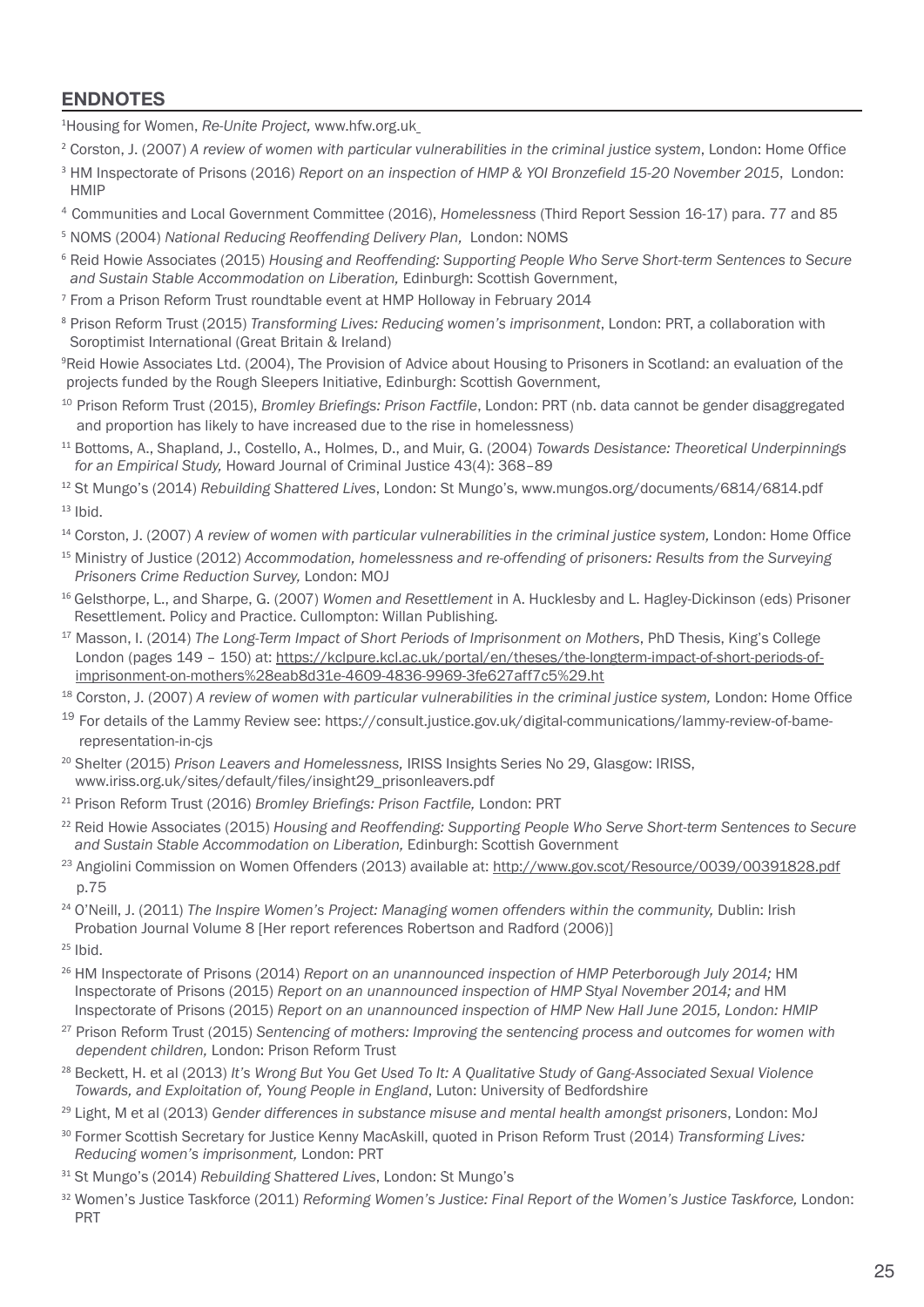$33$  Ibid.

- <sup>34</sup> NOMS (2012) *A Distinct Approach: A guide to working with women offenders,* London: NOMS
- <sup>35</sup> Prison Reform Trust (Summer 2016), *Prison: the facts*, London PRT
- 36 Scottish Government (2014) Criminal Proceedings in Scotland Statistical Bulletin tables 2013-14. The Scottish Government. URL: [http://www.scotland.gov.uk/Topics/Statistics/Browse/Crime-Justice/PubCriminalProceedings.](http://www.gov.scot/Topics/Statistics/Browse/Crime-Justice/PubCriminalProceedings)
- <sup>37</sup>Shelter (2015) *Prison Leavers and Homelessness* IRISS Insights Series No 29, Glasgow: IRISS
- <sup>38</sup> [www.gov.uk/benefits-and-prison/housing-benefit](http://www.gov.uk/benefits-and-prison/housing-benefit)
- <sup>39</sup> Reid Howie Associates (2015) *Housing and Reoffending: Supporting People Who Serve Short-term Sentences to Secure and Sustain Stable Accommodation on Liberation,* Edinburgh: Scottish Government
- <sup>40</sup> Shelter (2015) *Prison Leavers and Homelessness,* IRISS Insights Series No 29, Glasgow: IRISS
- <sup>41</sup> Prison Reform Trust (2016) *Leading Change: the role of local authorities in supporting women with multiple needs*, London: PRT
- 42 [www.scotland.shelter.org.uk/get\\_advice/advice\\_topics/homelessness/help\\_from\\_the\\_councils\\_housing\\_department/th](file://C:/Users/zoey/AppData/Local/Microsoft/Windows/zo) [e\\_councils\\_homelessness\\_tests/how\\_did\\_you\\_become\\_homeless](file://C:/Users/zoey/AppData/Local/Microsoft/Windows/zo)
- <sup>43</sup> Murray, K. (2016) *'Welsh law demonstrates that early support prevents homelessness'*, The Guardian, 27 April, 2016 <sup>44</sup> Ibid.
- <sup>45</sup> Social Exclusion Unit (2002) *Reducing reoffending by ex-prisoners,* London: SEU; Corston, J. (2007) *A review of women with particular vulnerabilities in the criminal justice system*, London: Home Office
- <sup>46</sup> Information received from a prison Resettlement Manager in May 2016
- <sup>47</sup> Loucks, N., Malloch, M., McIvor, G., and Gelsthorpe, L. (2006) *Evaluation of the 218 Centre,* Scottish Government, [www.gov.scot/Publications/2006/04/24161157/0](file:///C:/Users/zoey/AppData/Local/Microsoft/Windows/jennyearle/AppData/Local/Microsoft/Windows/Temporary%20Internet%20Files/Content.Outlook/F69NGL7G/www.gov.scot/Publications/2006/04/24161157/0)
- <sup>48</sup> Reid Howie Associates (2004) *The Provision of Advice about Housing to Prisoners in Scotland: an evaluation of the projects funded by the Rough Sleepers Initiative,* Edinburgh: Scottish Government
- 49 From a Prison Reform Trust roundtable event at HMP Holloway in February 2013
- 50 Scottish Council Single Homeless (2011), The cost of Tenancy Failure, Edinburgh: SCSH
- <sup>51</sup> Commission on Women Offenders (2012) *Report of the Commission on Women Offenders,* Edinburgh: The Scottish Government
- 52Northern Ireland Assembly (2013), *Reducing Offending Among Women 2013-16*
- <sup>53</sup> HM Inspectorate of Prisons (2016) *Report on an inspection of HMP & YOI Holloway 15-20 October 2015*, London: HMIP
- <sup>54</sup> HM Inspectorate of Prisons (2016) *Report on an inspection of HMP & YOI Holloway 15-20 October 2015*, London: HMIP, para. 4.41
- <sup>55</sup> Reid Howie Associates (2004) *The Provision of Advice about Housing to Prisoners in Scotland: an evaluation of the projects funded by the Rough Sleepers Initiative,* Edinburgh: Scottish Government
- <sup>56</sup> Women and Criminal Justice in Scotland March 2016 Event Report, available: www.prisonreformtrust.org.uk/ProjectsResearch/Women/ResourcesandPublications
- <sup>57</sup> Corston, J. (2007) *A review of women with particular vulnerabilities in the criminal justice system,* London: Home Office
- <sup>58</sup> Anecdotal evidence from Women in Prison case worker, February 2015
- <sup>59</sup> St Mungo's (2014) *Rebuilding Shattered Lives,* London: St Mungo's
- <sup>60</sup> [www.stonham-bass.org.uk](file:///C:/Users/zoey/AppData/Local/Microsoft/Windows/jennyearle/AppData/Local/Microsoft/Windows/Temporary%20Internet%20Files/Content.Outlook/F69NGL7G/www.stonham-bass.org.uk)
- <sup>61</sup> House of Commons Justice Committee (2013) *Women Offenders: After the Corston Report* (Second Report of Session 2013-14, p.41), London: The Stationery Office Limited
- <sup>62</sup> The Cambridge Centre, *Women's Community Project*, [www.cambridgecentre.org](file:///C:/Users/zoey/AppData/Local/Microsoft/Windows/jennyearle/AppData/Local/Microsoft/Windows/Temporary%20Internet%20Files/Content.Outlook/F69NGL7G/www.cambridgecentre.org)
- <sup>63</sup> My Space Housing Solutions, available here: http://www.my-spacehousing.co.uk/about-us/
- <sup>64</sup> Shelter analysis of the Housing Bill available at: [www.blog.shelter.org.uk/2016/01/the-housing-and-planning-bill-a-small](file:///C:/Users/zoey/AppData/Local/Microsoft/Windows/jennyearle/AppData/Local/Microsoft/Windows/Temporary%20Internet%20Files/Content.Outlook/F69NGL7G/www.blog.shelter.org.uk/2016/01/the-housing-and-planning-bill-a-small-response-to-a-big-challenge/)[response-to-a-big-challenge/](file:///C:/Users/zoey/AppData/Local/Microsoft/Windows/jennyearle/AppData/Local/Microsoft/Windows/Temporary%20Internet%20Files/Content.Outlook/F69NGL7G/www.blog.shelter.org.uk/2016/01/the-housing-and-planning-bill-a-small-response-to-a-big-challenge/)
- 65 [www.england.shelter.org.uk/get\\_advice/housing\\_benefit\\_and\\_local\\_housing\\_allowance/changes\\_to\\_housing\\_benefit/b](http://www.prisonreformtrust.org.uk/women) [edroom\\_tax](http://www.prisonreformtrust.org.uk/women)
- <sup>66</sup> www.researchbriefings.parliament.uk/ResearchBriefing/Summary/SN06899
- <sup>67</sup> Prison Reform Trust (2014) *Prison Reform Trust briefing - the links between finance/debt and women's offending,* London: PRT
- <sup>68</sup> [www.parliament.uk/business/publications/written-questions-answers-statements/written-question/Commons/2016-02-](http://www.prisonreformtrust.org.uk/women) [24/28286](http://www.prisonreformtrust.org.uk/women)/
- <sup>69</sup> Women and Criminal Justice in Scotland March 2016 Event Report, available: www.prisonreformtrust.org.uk/ProjectsResearch/Women/ResourcesandPublications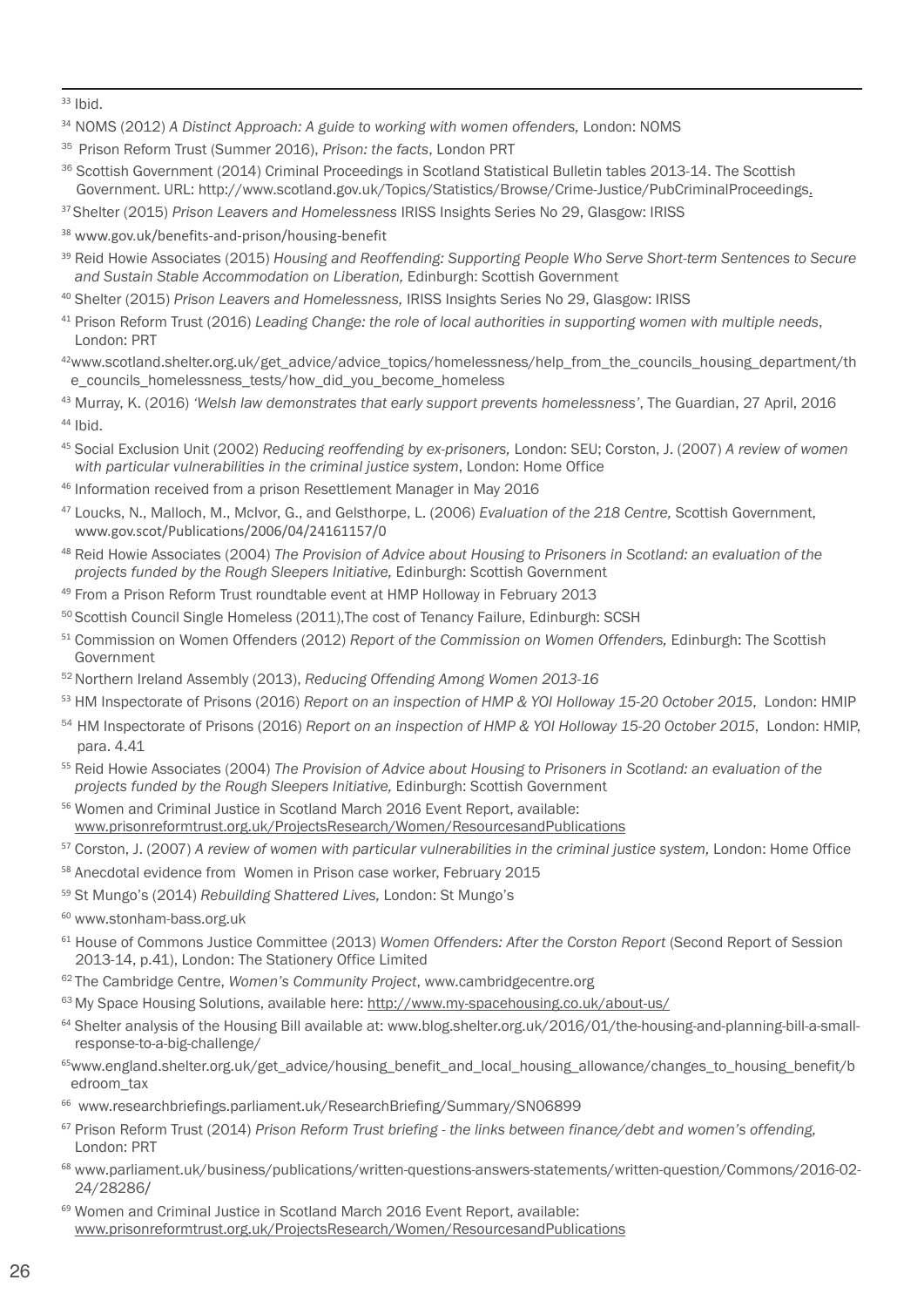<sup>70</sup> St Mungo's (2014) *Rebuilding Shattered Lives,* London: St Mungo's

- <sup>71</sup> Radcliffe, P. and Hunter, G. (2014) *'Imagining Penal Policy for Women: The Case for Women's Community Services'* Howard League for Penal Reform, What is Justice? Working Papers, pp.7-8
- <sup>72</sup> Grimshaw, R., Harding, S., Watkins, M. and Szydlowska, S. (2013) *Housing needs of women from minority ethnic groups leaving HMP Holloway: A research report for St Mungo's,* London: Centre for Crime and Justice Studies
- <sup>73</sup> Prison Reform Trust (2015) *Sentencing of mothers: Improving the sentencing process and outcomes for women with dependent children,* London: Prison Reform Trust
- <sup>74</sup> Fossi, J. (2005) *Women in prison: A literature review*, London: HM Inspectorate of Prisons
- <sup>75</sup> Caddle, D. and Crisp, D. (1997) *Mothers in Prison*, HO Research and Statistics Directorate Findings no.38 and Corston, J. (2007) *The Corston Report,* London: Home Office

- <sup>77</sup> Prison Reform Trust (2015) *Sentencing of mothers: Improving the sentencing process and outcomes for women with dependent children,* London: Prison Reform Trust
- <sup>78</sup> Macdonald, M., et al. (2014) *Women with multiple needs: Breaking the cycle – summary report*, Anawim: Birmingham, www.anawim.co.uk/documents/Summary-Report-2014.pdf
- <sup>79</sup>HM Inspectorate of Prisons, HM Inspectorate of Probation and Ofsted (2014) *Resettlement provision for adult offenders: Accommodation and education, training and employment,* London: HM Inspectorate of Prisons, [www.justiceinspectorates.gov.uk/cjji/wp-content/uploads/sites/2/2014/09/Resettlement-thematic-for-print-Sept-](file:///C:/Users/zoey/AppData/Local/Microsoft/Windows/zoey/AppData/Local/Microsoft/Windows/Temporary%20Internet%20Files/Content.Outlook/B2DRAUTF/www.hub.unlock.org.uk/knowledgebase/applying-council-housing)[2014.pdf](file:///C:/Users/zoey/AppData/Local/Microsoft/Windows/zoey/AppData/Local/Microsoft/Windows/Temporary%20Internet%20Files/Content.Outlook/B2DRAUTF/www.hub.unlock.org.uk/knowledgebase/applying-council-housing)
- <sup>80</sup> [www.prisonreformtrust.org.uk/ProjectsResearch/Mentalhealth](file:///C:/Users/zoey/AppData/Local/Microsoft/Windows/zoey/AppData/Local/Microsoft/Windows/Temporary%20Internet%20Files/Content.Outlook/B2DRAUTF/www.hub.unlock.org.uk/knowledgebase/applying-council-housing)
- <sup>81</sup> Prison Reform Trust (2015) *Bromley Briefings: Prison Factfile,* London: PRT
- 82 Bradley, L. (2009) The Bradley Report: Lord Bradley's Review of People with Mental Health Problems or Learning Disabilities in the Criminal Justice System, London: Department of Health
- 83 Prison Reform Trust (2009) Too Little, Too Late: An [Independent](http://www.prisonreformtrust.org.uk/Portals/0/Documents/Too%20Little%20Too%20Late%20-%20a%20review%20of%20unmet%20mental%20health%20need%20in%20prison%20.pdf) Review of Unmet Mental Health Need in Prison, London: PRT
- <sup>84</sup> Prison Reform Trust (2014) *Brighter Futures: Working together to reduce women's offending*, London: PRT
- <sup>85</sup> Nottingham City Council (2006) *Research into current housing provision, housing pathways and support needs of women seeking to exit prostitution, to inform future provision*, Nottingham: Nottingham City Council
- 86 Home Affairs Select Committee Inquiry into Prostitution (2016), written evidence from Alan Caton OBE
- 87DrugScope and Ava (2013),*The Challenge of Change: Improving services for women involved in prostitution and substance use*, available at: http://www.drugwise.org.uk/wp-content/uploads/Challenge-of-change-policy-briefing.pdf
- <sup>88</sup> Corston, J. (2007) *A review of women with particular vulnerabilities in the criminal justice system,* London: Home Office
- <sup>89</sup> Gelsthorpe, L., Sharpe, G., and Roberts, J. (2007) *Provision for women offenders in the community,* London: Fawcett Society
- <sup>90</sup> Agenda (2016) *Submission to the Homelessness Inquiry by the Communities and Local Government Select Committee*
- <sup>91</sup> AVA (2014)¸*Case-by-Case London Refuge Provision*, available at: http://avaproject.org.uk/wpcontent/uploads/2016/03/Case-by-Case-London-refuge-provision-Full-Report.pdf
- 92 www.gov.wales/topics/housing-and-regeneration/services-and-support/supporting-people/?skip=1&lang=en
- <sup>93</sup> Prison Reform Trust (2014) *Brighter Futures: Working together to reduce women's offending*, London: PRT
- <sup>94</sup> Corston, J. (2007) *A review of women with particular vulnerabilities in the criminal justice system,* London: Home Office <sup>95</sup> Prison Reform Trust (2008) *No One Knows* (2008), London: PRT
- <sup>96</sup> Home Office (2016), Asylum support, section 4 policy and process, available at: https://www.gov.uk/government/uploads/system/uploads/attachment\_data/file/513619/Asylum\_Support\_Section\_4\_ Policy\_and\_Process.pdf
- <sup>97</sup> Agenda (2016), *Submission to the Homelessness Inquiry by the Communities and Local Government Select Committee*
- <sup>98</sup> IRRIS (2015) *Evaluation of sixteen women's community justice services in Scotland*, Edinburgh: The Scottish Government
- <sup>99</sup> Nelson Trust, *ISIS Women's Centres*, [www.nelsontrust.com](http://www.advancecharity.org.uk) (and see Annex A)
- <sup>100</sup> Prison Reform Trust (2014) *Response to Local Welfare Provision in 2015/2016: A Consultation Document*, London: PRT
- <sup>101</sup> [www.anawim.co.uk/documents/Anawim-Impact-Report-2013.pdf](http://www.anawim.co.uk)
- <sup>102</sup> Prison Reform Trust (2015) *Bromley Briefings: Prison Factfile,* London: PRT
- <sup>103</sup>O'Neill, J. (2011) '*The Inspire Women's Project: Managing women offenders within the community',* Dublin: Irish Probation Journal, Volume 8
- <sup>104</sup> Audit Scotland (2013) *Housing in Scotland*, [www.audit-scotland.gov.uk/docs/local/2013/nr\\_130711\\_housing\\_overview.pdf](http://www.stonham-bass.org.uk)

<sup>76</sup> Ibid.